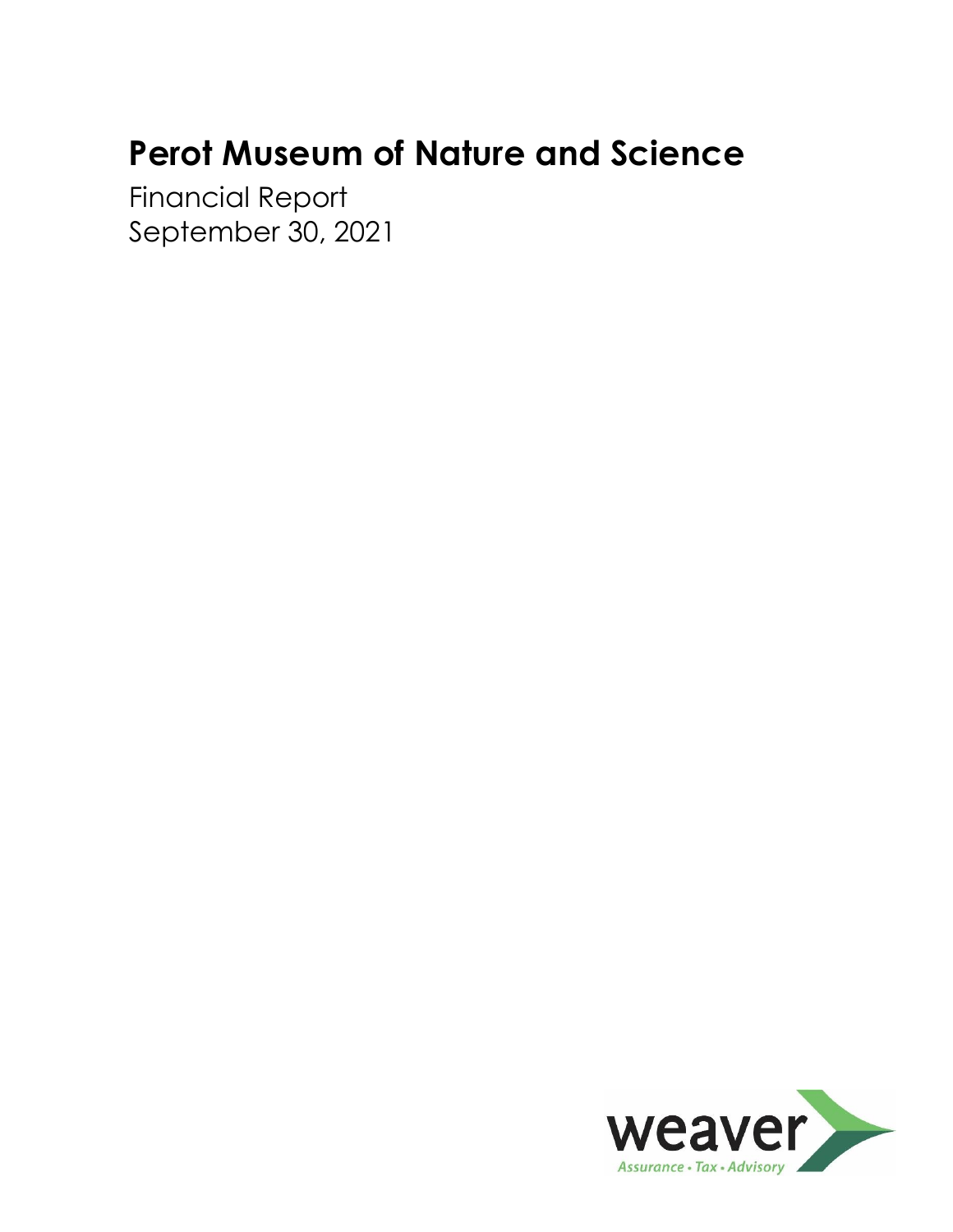# CONTENTS

### Page

| <b>Financial Statements</b> |  |
|-----------------------------|--|
|                             |  |
|                             |  |
|                             |  |
|                             |  |
|                             |  |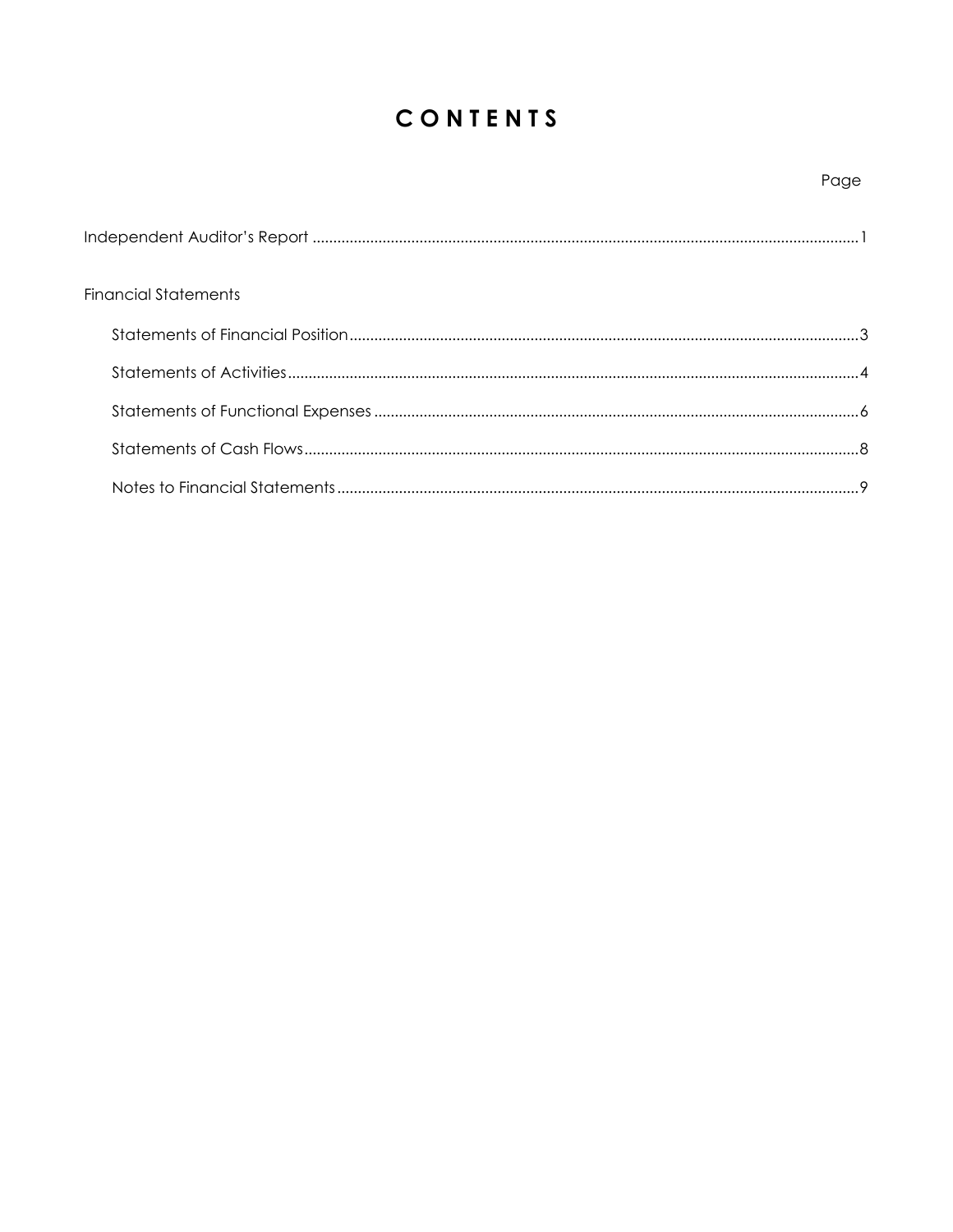

#### **Independent Auditor's Report**

To the Board of Directors of Perot Museum of Nature and Science Dallas, Texas

We have audited the accompanying financial statements of the Perot Museum of Nature and Science (the Museum), which comprise the statements of financial position as of September 30, 2021 and 2020, the related statements of activities, functional expenses, and cash flows for the years then ended, and the related notes to the financial statements.

#### **Management's Responsibility for the Financial Statements**

Management is responsible for the preparation and fair presentation of these financial statements in accordance with accounting principles generally accepted in the United States of America; this includes the design, implementation, and maintenance of internal control relevant to the preparation and fair presentation of financial statements that are free from material misstatement, whether due to fraud or error.

#### **Auditor's Responsibility**

Our responsibility is to express an opinion on these financial statements based on our audits. We conducted our audits in accordance with auditing standards generally accepted in the United States of America. Those standards require that we plan and perform the audits to obtain reasonable assurance about whether the financial statements are free from material misstatement.

An audit involves performing procedures to obtain audit evidence about the amounts and disclosures in the financial statements. The procedures selected depend on the auditor's judgment, including the assessment of the risks of material misstatement of the financial statements, whether due to fraud or error. In making those risk assessments, the auditor considers internal control relevant to the entity's preparation and fair presentation of the financial statements in order to design audit procedures that are appropriate in the circumstances, but not for the purpose of expressing an opinion on the effectiveness of the entity's internal control. Accordingly, we express no such opinion. An audit also includes evaluating the appropriateness of accounting policies used and the reasonableness of significant accounting estimates made by management, as well as evaluating the overall presentation of the financial statements.

We believe that the audit evidence we have obtained is sufficient and appropriate to provide a basis for our audit opinion.

#### **Opinion**

In our opinion, the financial statements referred to above present fairly, in all material respects, the financial position of the Perot Museum of Nature and Science as of September 30, 2021 and 2020, and the changes in its net assets and its cash flows for the years then ended in accordance with accounting principles generally accepted in the United States of America.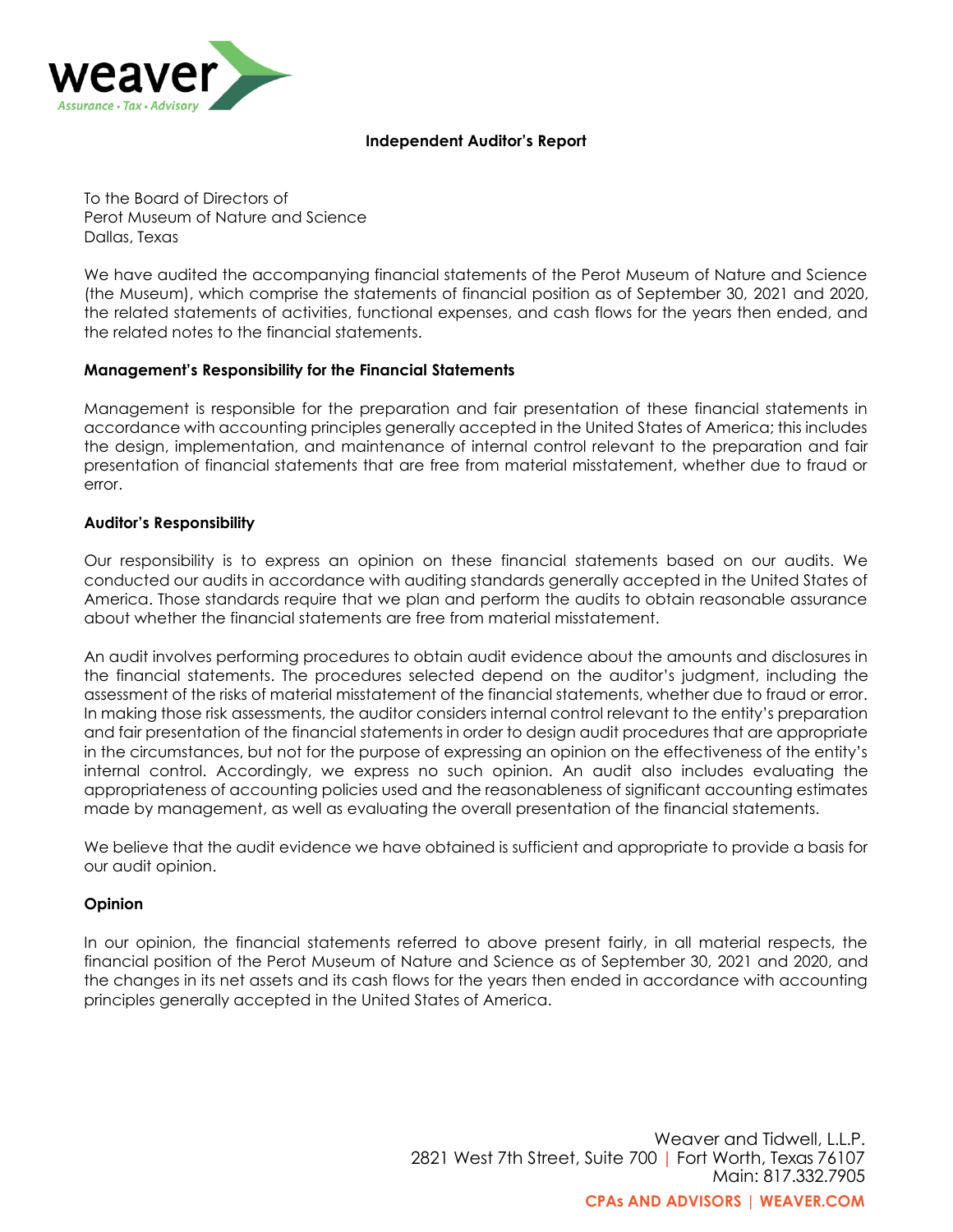The Board of Trustees of Perot Museum of Nature and Science

#### *Other* **Reporting** *Required by Government Auditing Standards*

In accordance with Government Auditing Standards, we have also issued our report, dated February 11, 2022, on our consideration of the Museum's internal control over financial reporting and on our tests of its compliance with certain provisions of laws, regulations, contracts, and grant agreements and other matters. The purpose of that report is to describe the scope of our testing of internal control over financial reporting and compliance and the results of that testing, and not to provide an opinion on the effectiveness of the Museum's internal control over financial reporting or on compliance. That report is an integral part of an audit performed in accordance with Government Auditing Standards in considering the Museum's internal control over financial reporting and compliance.

Weaver and Iiduell, L.L.P.

WEAVER AND TIDWELL, L.L.P.

Fort Worth, Texas February 11, 2022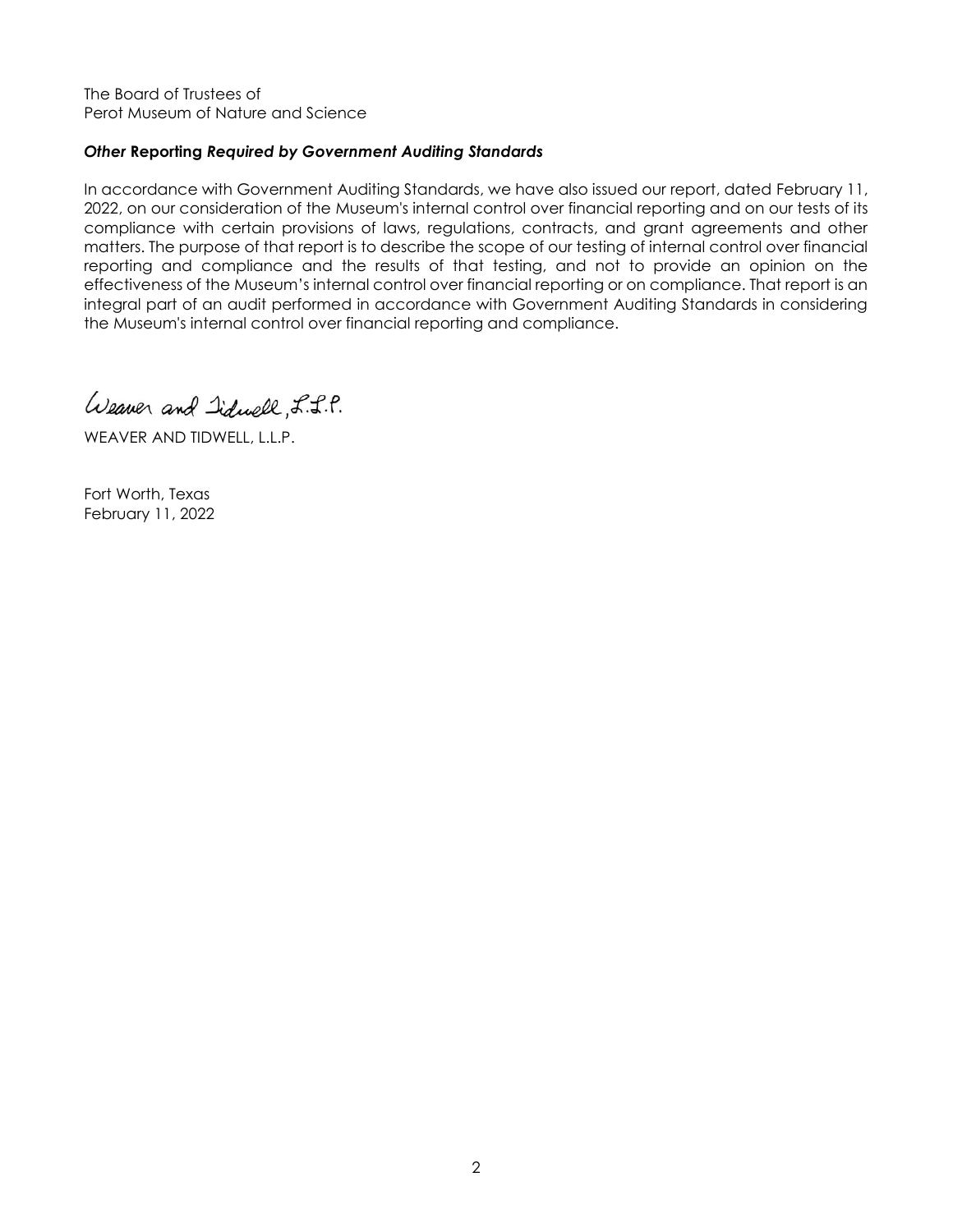Statements of Financial Position September 30, 2021 And 2020

|                                             |               | 2021        |                         | 2020          |
|---------------------------------------------|---------------|-------------|-------------------------|---------------|
| <b>ASSETS</b>                               |               |             |                         |               |
| Cash and cash equivalents                   | \$            | 28,932,704  | $\sqrt[6]{\frac{1}{2}}$ | 24,730,007    |
| Investments                                 |               | 30,513,503  |                         | 23,381,532    |
| Accounts receivable                         |               | 536,509     |                         | 130,732       |
| Contributions receivable, net               |               | 2,266,141   |                         | 2,837,057     |
| Prepaid expenses and other assets           |               | 1,443,666   |                         | 1,186,990     |
| Property and equipment, net of depreciation |               | 116,874,614 |                         | 123, 169, 493 |
| <b>TOTAL ASSETS</b>                         | \$            | 180,567,137 | \$.                     | 175,435,811   |
| <b>LIABILITIES AND NET ASSETS</b>           |               |             |                         |               |
| <b>LIABILITIES</b>                          |               |             |                         |               |
| Accounts payable and accrued expenses       | $\frac{1}{2}$ | 2,995,587   | \$                      | 2,047,168     |
| Unearned revenue                            |               | 766,153     |                         | 675,471       |
| Notes payable, net                          |               | 1,959,733   |                         | 3,730,829     |
| <b>Total liabilities</b>                    |               | 5,721,473   |                         | 6,453,468     |
| <b>NET ASSETS</b>                           |               |             |                         |               |
| Without donor restrictions                  |               | 156,048,374 |                         | 152,043,435   |
| With donor restrictions                     |               | 18,797,290  |                         | 16,938,908    |
| Total net assets                            |               | 174,845,664 |                         | 168,982,343   |
| TOTAL LIABILITIES AND NET ASSETS            | \$            | 180,567,137 | \$                      | 175,435,811   |

The Notes to Financial Statements are an integral part of these statements.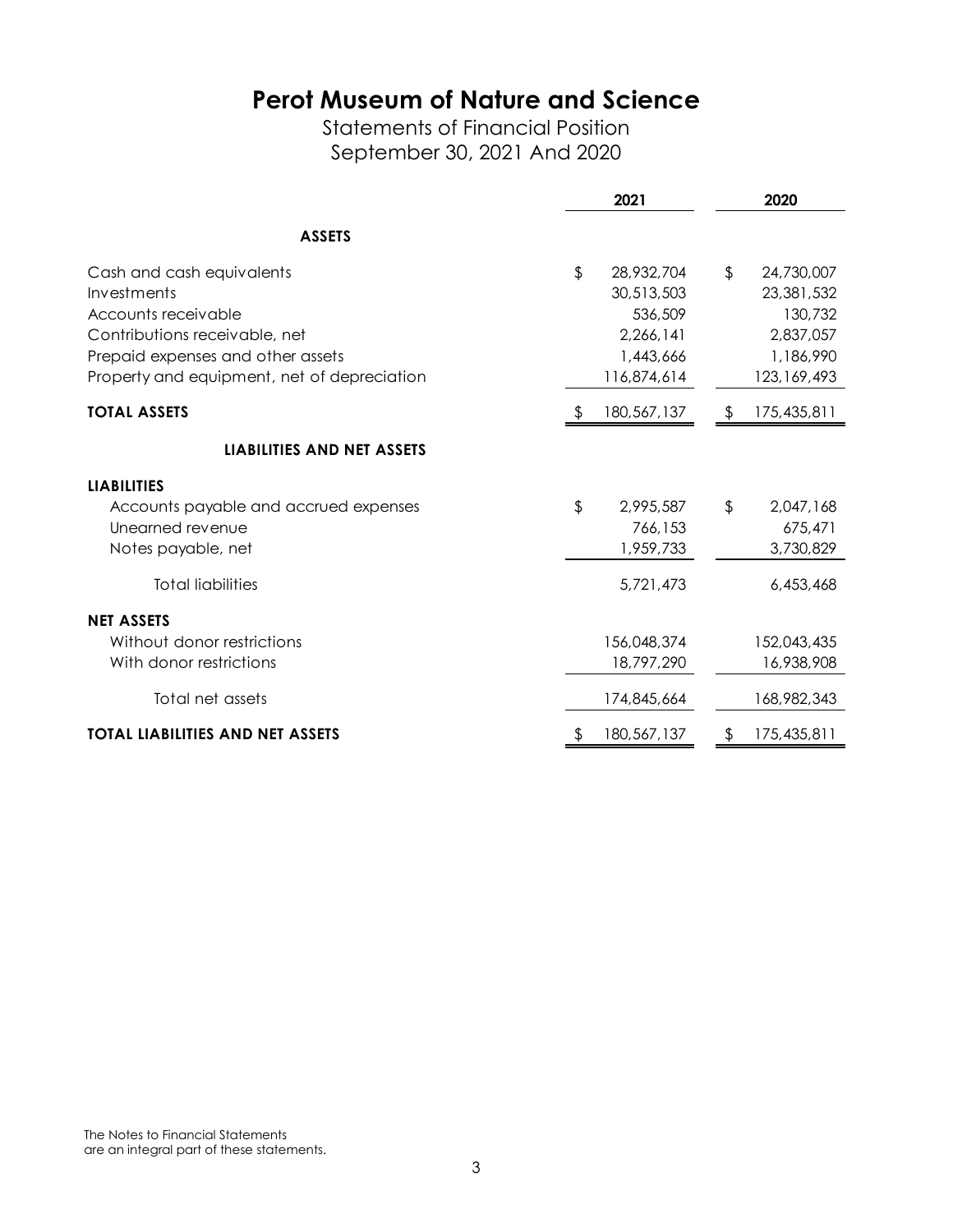Statement of Activities Year Ended September 30, 2021

|                                       | <b>Without Donor</b><br><b>Restrictions</b> |              | <b>With Donor</b><br><b>Restrictions</b> |    | Total       |
|---------------------------------------|---------------------------------------------|--------------|------------------------------------------|----|-------------|
| <b>REVENUES AND OTHER SUPPORT</b>     |                                             |              |                                          |    |             |
| Earned revenues                       |                                             |              |                                          |    |             |
| General admission fees                | \$                                          | 5,653,534    | \$                                       | \$ | 5,653,534   |
| Education programs                    |                                             | 498,014      |                                          |    | 498,014     |
| Memberships                           |                                             | 613,319      |                                          |    | 613,319     |
| Ancillary and other                   |                                             | 1,737,168    |                                          |    | 1,737,168   |
| Contributions                         |                                             |              |                                          |    |             |
| Gifts and grants                      |                                             | 4,229,439    | 3,899,149                                |    | 8,128,588   |
| City of Dallas                        |                                             | 756,250      |                                          |    | 756,250     |
| In-kind                               |                                             | 10,192       |                                          |    | 10,192      |
| Government grants                     |                                             | 1,757,355    | 3,040,100                                |    | 4,797,455   |
| Investment income, net                |                                             | 4,377,339    | 1,690,839                                |    | 6,068,178   |
| Net assets released from restrictions |                                             | 6,771,706    | (6,771,706)                              |    |             |
| Total revenues and other support      |                                             | 26,404,316   | 1,858,382                                |    | 28,262,698  |
| <b>EXPENSES</b>                       |                                             |              |                                          |    |             |
| Program services                      |                                             |              |                                          |    |             |
| Exhibitions                           |                                             | 2,642,705    |                                          |    | 2,642,705   |
| Education                             |                                             | 2,397,745    |                                          |    | 2,397,745   |
| Scientific activities                 |                                             | 976,420      |                                          |    | 976,420     |
| Theater operations                    |                                             | 9,688        |                                          |    | 9,688       |
| <b>Facilities</b>                     |                                             | 5,673,247    |                                          |    | 5,673,247   |
| Supporting services                   |                                             |              |                                          |    |             |
| General and administration            |                                             | 1,106,585    |                                          |    | 1,106,585   |
| Fundraising                           |                                             | 1,320,068    |                                          |    | 1,320,068   |
| Total expenses                        |                                             | 14, 126, 458 |                                          |    | 14,126,458  |
| Change in net assets before           |                                             |              |                                          |    |             |
| depreciation and amortization         |                                             | 12,277,858   | 1,858,382                                |    | 14,136,240  |
| Depreciation and amortization         |                                             | 8,272,919    |                                          |    | 8,272,919   |
| <b>CHANGE IN NET ASSETS</b>           |                                             | 4,004,939    | 1,858,382                                |    | 5,863,321   |
| NET ASSETS, beginning of year         |                                             | 152,043,435  | 16,938,908                               |    | 168,982,343 |
| NET ASSETS, end of year               | \$                                          | 156,048,374  | \$<br>18,797,290                         | \$ | 174,845,664 |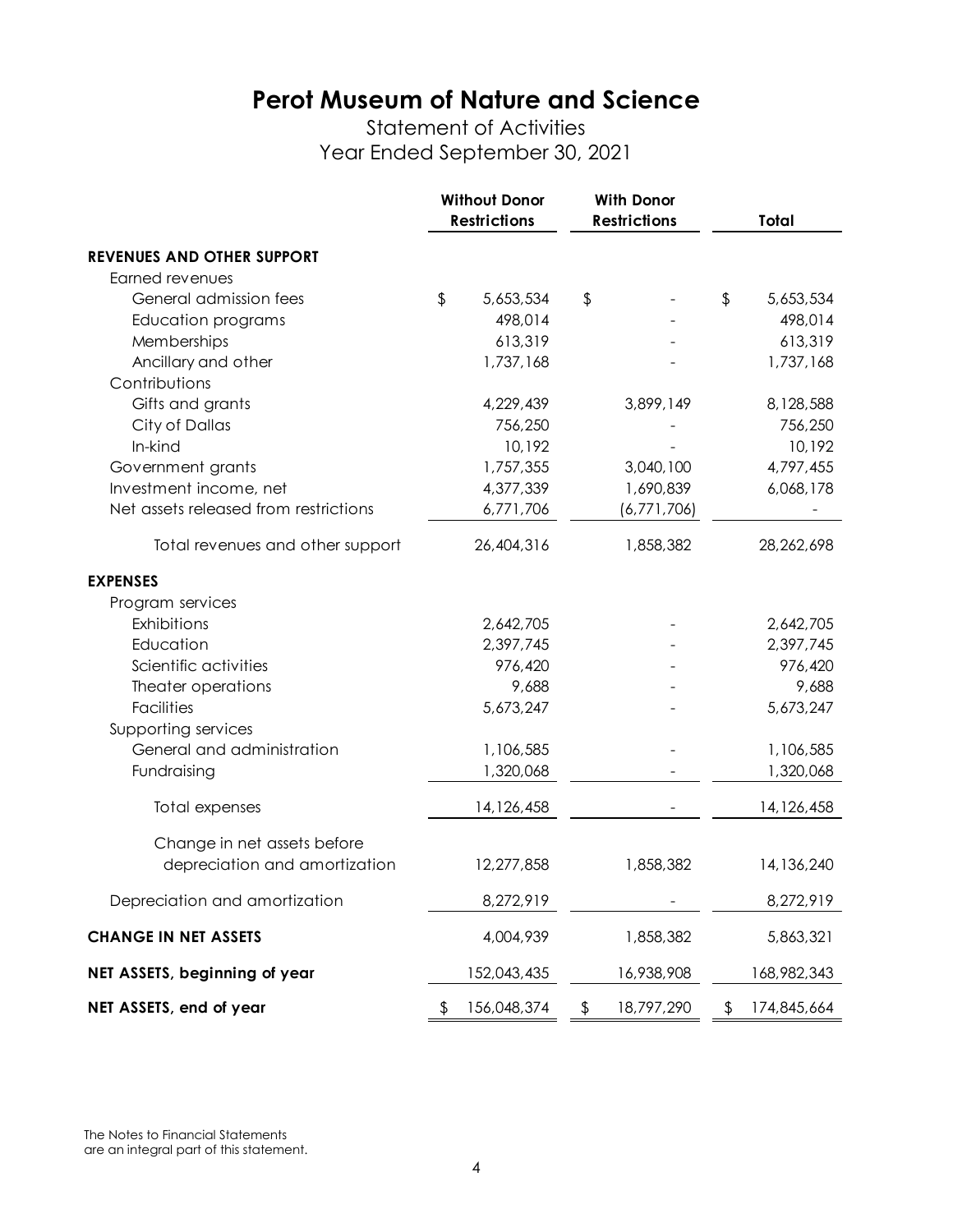Statement of Activities Year Ended September 30, 2020

|                                       | <b>Without Donor</b><br><b>Restrictions</b> |               |    | <b>With Donor</b><br><b>Restrictions</b> |    | Total          |
|---------------------------------------|---------------------------------------------|---------------|----|------------------------------------------|----|----------------|
| <b>REVENUES AND OTHER SUPPORT</b>     |                                             |               |    |                                          |    |                |
| Earned revenues                       |                                             |               |    |                                          |    |                |
| General admission fees                | \$                                          | 2,774,109     | \$ |                                          | \$ | 2,774,109      |
| Theater admissions                    |                                             | 329,670       |    |                                          |    | 329,670        |
| Education programs                    |                                             | 752,991       |    |                                          |    | 752,991        |
| Memberships                           |                                             | 462,613       |    |                                          |    | 462,613        |
| Ancillary and other                   |                                             | 1,585,334     |    |                                          |    | 1,585,334      |
| Contributions                         |                                             |               |    |                                          |    |                |
| Gifts and grants                      |                                             | 2,271,992     |    | 1,649,682                                |    | 3,921,674      |
| City of Dallas                        |                                             | 752,989       |    |                                          |    | 752,989        |
| In-kind                               |                                             | 80,458        |    |                                          |    | 80,458         |
| Special events                        |                                             | 19,945        |    | 151,337                                  |    | 171,282        |
| Investment income, net                |                                             | 1,843,443     |    | 106,805                                  |    | 1,950,248      |
| Net assets released from restrictions |                                             | 9,001,629     |    | (9,001,629)                              |    |                |
| Total revenues and other support      |                                             | 19,875,173    |    | (7,093,805)                              |    | 12,781,368     |
| <b>EXPENSES</b>                       |                                             |               |    |                                          |    |                |
| Program services                      |                                             |               |    |                                          |    |                |
| Exhibitions                           |                                             | 3,697,775     |    |                                          |    | 3,697,775      |
| Education                             |                                             | 4,410,371     |    |                                          |    | 4,410,371      |
| Scientific activities                 |                                             | 1,163,302     |    |                                          |    | 1,163,302      |
| Theater operations                    |                                             | 136,092       |    |                                          |    | 136,092        |
| <b>Facilities</b>                     |                                             | 6,023,156     |    |                                          |    | 6,023,156      |
| Supporting services                   |                                             |               |    |                                          |    |                |
| General and administration            |                                             | 1,076,027     |    |                                          |    | 1,076,027      |
| Fundraising                           |                                             | 1,443,662     |    |                                          |    | 1,443,662      |
| Total expenses                        |                                             | 17,950,385    |    |                                          |    | 17,950,385     |
| Change in net assets before           |                                             |               |    |                                          |    |                |
| depreciation and amortization         |                                             | 1,924,788     |    | (7,093,805)                              |    | (5,169,017)    |
| Depreciation and amortization         |                                             | 8,223,876     |    |                                          |    | 8,223,876      |
| <b>CHANGE IN NET ASSETS</b>           |                                             | (6, 299, 088) |    | (7,093,805)                              |    | (13, 392, 893) |
| NET ASSETS, beginning of year         |                                             | 158,342,523   |    | 24,032,713                               |    | 182,375,236    |
| NET ASSETS, end of year               |                                             | 152,043,435   | £. | 16,938,908                               | £. | 168,982,343    |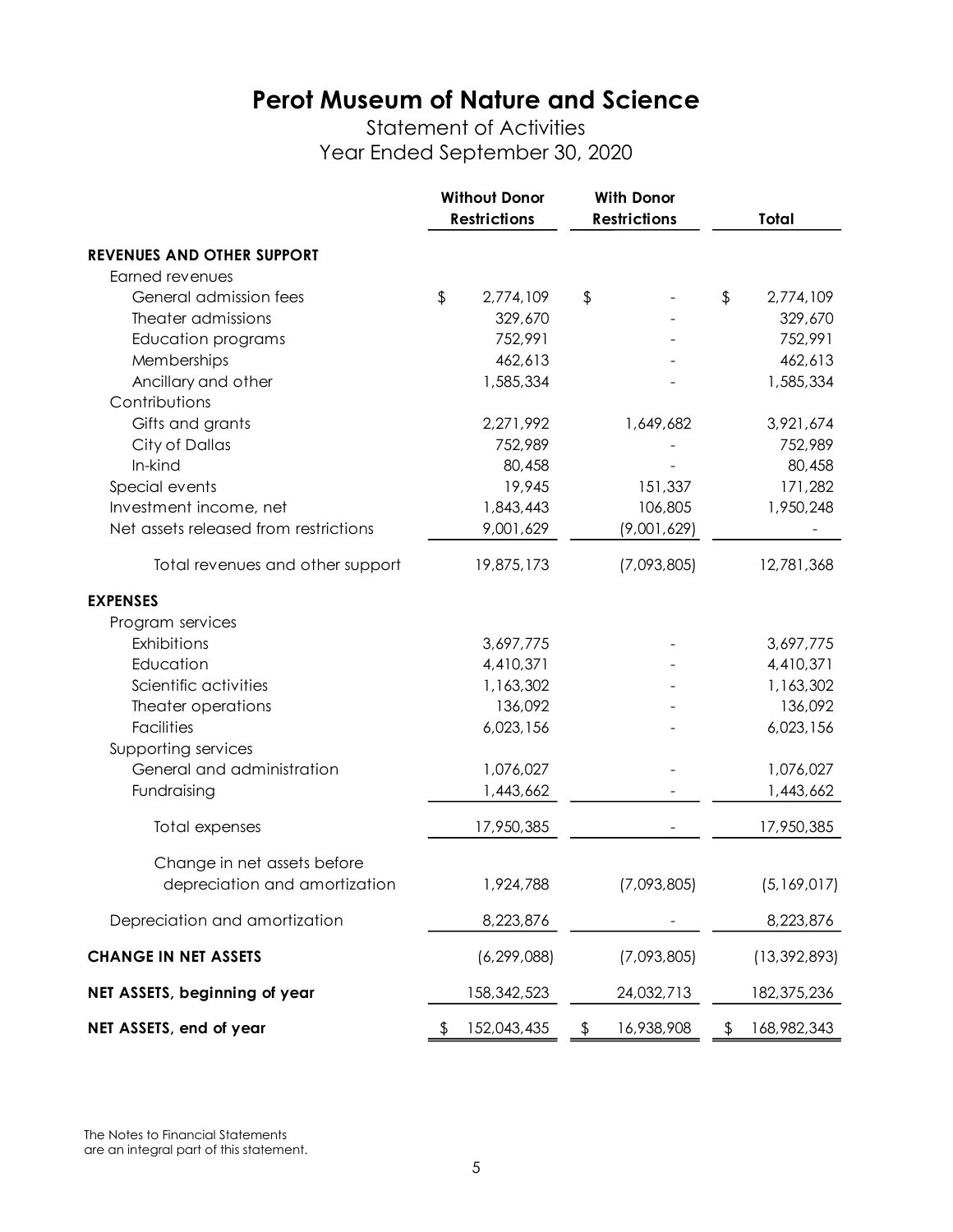Statement of Functional Expenses Year Ended September 30, 2021

|                                            | <b>Program Services</b> |                |                   |                                | Total             | <b>Supporting Services</b> |                       | Total                    |                 |              |
|--------------------------------------------|-------------------------|----------------|-------------------|--------------------------------|-------------------|----------------------------|-----------------------|--------------------------|-----------------|--------------|
|                                            |                         |                | <b>Scientific</b> | <b>Theater</b>                 |                   | Program                    | General and           |                          | Supporting      | Total        |
|                                            | <b>Exhibitions</b>      | Education      | <b>Activities</b> | Operations                     | <b>Facilities</b> | <b>Expenses</b>            | <b>Administration</b> | Fundraisina              | <b>Expenses</b> | Expenses     |
| Salaries and benefits                      | \$<br>,375,672          | ,885,261<br>J. | 711.199           | \$<br>$\overline{\phantom{a}}$ | 1,359,562<br>P.   | 5,331,694                  | 592,231               | 981,660                  | ,573,891        | \$6,905,585  |
| Travel and professional development        | 253                     | 3,807          | 2,621             |                                | 1.517             | 8,198                      | 12,449                | 271                      | 12,720          | 20,918       |
| Consultants and professional services      | 125,983                 | 66,195         | 7.948             | 1.225                          | 62,357            | 263,708                    | 312,897               | 157,494                  | 470,391         | 734,099      |
| Advertising and promotion                  | 313,901                 | 279,648        | 108,845           | $\overline{\phantom{a}}$       |                   | 702,394                    |                       | 62,436                   | 62,436          | 764,830      |
| Office expenses                            | 377                     | 342            | 2,307             | $\overline{\phantom{a}}$       | 965,306           | 968,332                    | 5,066                 | 53,363                   | 58,429          | 1,026,761    |
| Exhibition rental and maintenance          | 740,920                 | ۰              |                   | 1,167                          | 8.919             | 751,006                    | 6,006                 |                          | 6,006           | 757,012      |
| Supplies                                   | 85,599                  | 156,393        | 23,910            | 7,296                          | 89,376            | 362,574                    | 55,421                | 64,844                   | 120,265         | 482,839      |
| Occupancy                                  | -                       | 6.099          | 119,590           | $\overline{\phantom{a}}$       | 2,558,657         | 2.684.346                  | 122,515               | $\overline{\phantom{0}}$ | 122,515         | 2,806,861    |
| Building and equipment maintenance/repairs |                         |                |                   |                                | 627,553           | 627,553                    |                       |                          |                 | 627,553      |
| Total expenses before depreciation         | 2,642,705               | 2,397,745      | 976,420           | 9,688                          | 5,673,247         | 11,699,805                 | 1,106,585             | 1,320,068                | 2,426,653       | 14, 126, 458 |
| Depreciation and amortization              | 3,939,336               | 22,323         | 386,100           | 5,060                          | 3,816,468         | 8,169,287                  | 103,632               |                          | 103,632         | 8,272,919    |
| <b>TOTAL EXPENSES</b>                      | 6,582,041               | \$2,420,068    | 1,362,520         | 14,748                         | \$9,489,715       | \$19,869,092               | ,210,217              | ,320,068                 | 2,530,285       | \$22,399,377 |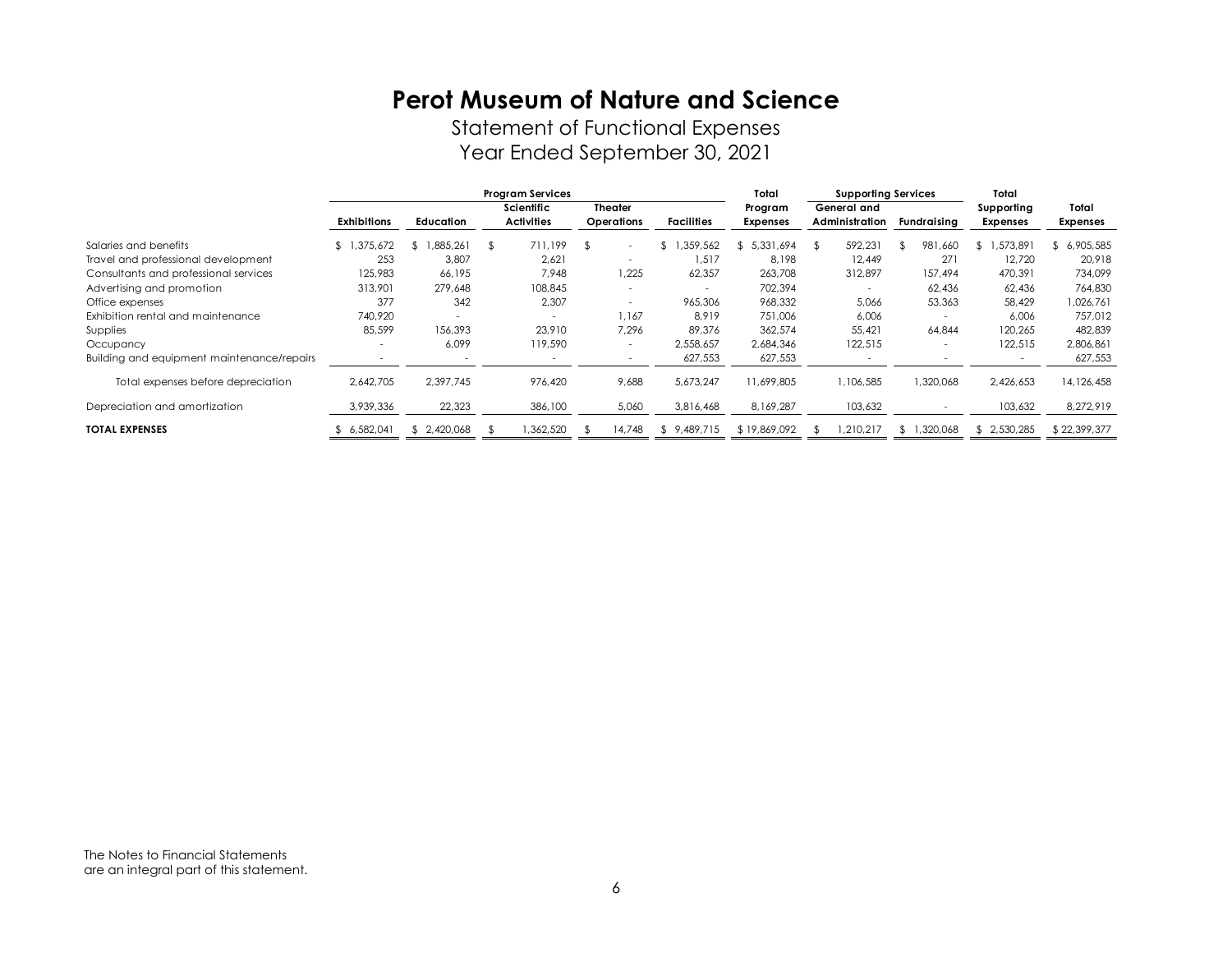Statement of Functional Expenses Year Ended September 30, 2020

|                                            | <b>Program Services</b> |                  |                          | Total                    | <b>Supporting Services</b> |                 | Total          |                 |                 |                 |
|--------------------------------------------|-------------------------|------------------|--------------------------|--------------------------|----------------------------|-----------------|----------------|-----------------|-----------------|-----------------|
|                                            |                         |                  | <b>Scientific</b>        | <b>Theater</b>           |                            | Program         | General and    |                 | Supporting      | Total           |
|                                            | <b>Exhibitions</b>      | <b>Education</b> | <b>Activities</b>        | <b>Operations</b>        | <b>Facilities</b>          | <b>Expenses</b> | Administration | Fundraising     | <b>Expenses</b> | <b>Expenses</b> |
| Salaries and benefits                      | ,943,541<br>\$.         | \$3,749,618      | 850,920                  | 1,917                    | ,660,072                   | 8,216,068       | 359,240        | ,015,939<br>Ψ   | 1,375,179       | 9,591,247<br>s. |
| Travel and professional development        | 93,524                  | 9,375            | 3,707                    | 2,349                    | 5,790                      | 114,745         | 34,199         | 2,572           | 36,771          | 151,516         |
| Consultants and professional services      | 121,581                 | 22,045           | 48,049                   | 1,775                    | 291,817                    | 485,267         | 394,535        | 94,009          | 488,544         | 973,811         |
| Advertising and promotion                  | 593,786                 | 337,585          | 104,404                  | $\overline{\phantom{a}}$ |                            | 1,035,775       |                | 20,266          | 20,266          | 1,056,041       |
| Office expenses                            | 1,058                   | 13,134           | $\overline{\phantom{0}}$ | $\overline{\phantom{a}}$ | 894,360                    | 908,552         | 26,790         | 4,599           | 31,389          | 939,941         |
| Exhibition rental and maintenance          | 615,768                 | 26,920           | 62                       | 96,004                   | 7.986                      | 746,740         | 100,931        |                 | 100,931         | 847,671         |
| Supplies                                   | 328,517                 | 242,093          | 31,258                   | 24,047                   | 124,835                    | 750,750         | 57,035         | 306,277         | 363,312         | 1,114,062       |
| Occupancy                                  |                         | 9,601            | 124,902                  | $\overline{\phantom{a}}$ | 2,518,245                  | 2,652,748       | 103,297        |                 | 103,297         | 2,756,045       |
| Building and equipment maintenance/repairs |                         |                  |                          |                          | 520,051                    | 520,051         |                |                 |                 | 520,051         |
| Total expenses before depreciation         | 3,697,775               | 4,410,371        | 1,163,302                | 136,092                  | 6,023,156                  | 15,430,696      | 1,076,027      | ,443,662        | 2,519,689       | 17,950,385      |
| Depreciation and amortization              | 3,914,899               | 20,995           | 272,575                  | 10,028                   | 3,901,747                  | 8,120,244       | 103,632        |                 | 103,632         | 8,223,876       |
| <b>TOTAL EXPENSES</b>                      | \$7,612,674             | \$4,431,366      | 1,435,877                | 146,120                  | \$9,924,903                | \$23,550,940    | , 179, 659     | 1,443,662<br>S. | 2,623,321       | \$26,174,261    |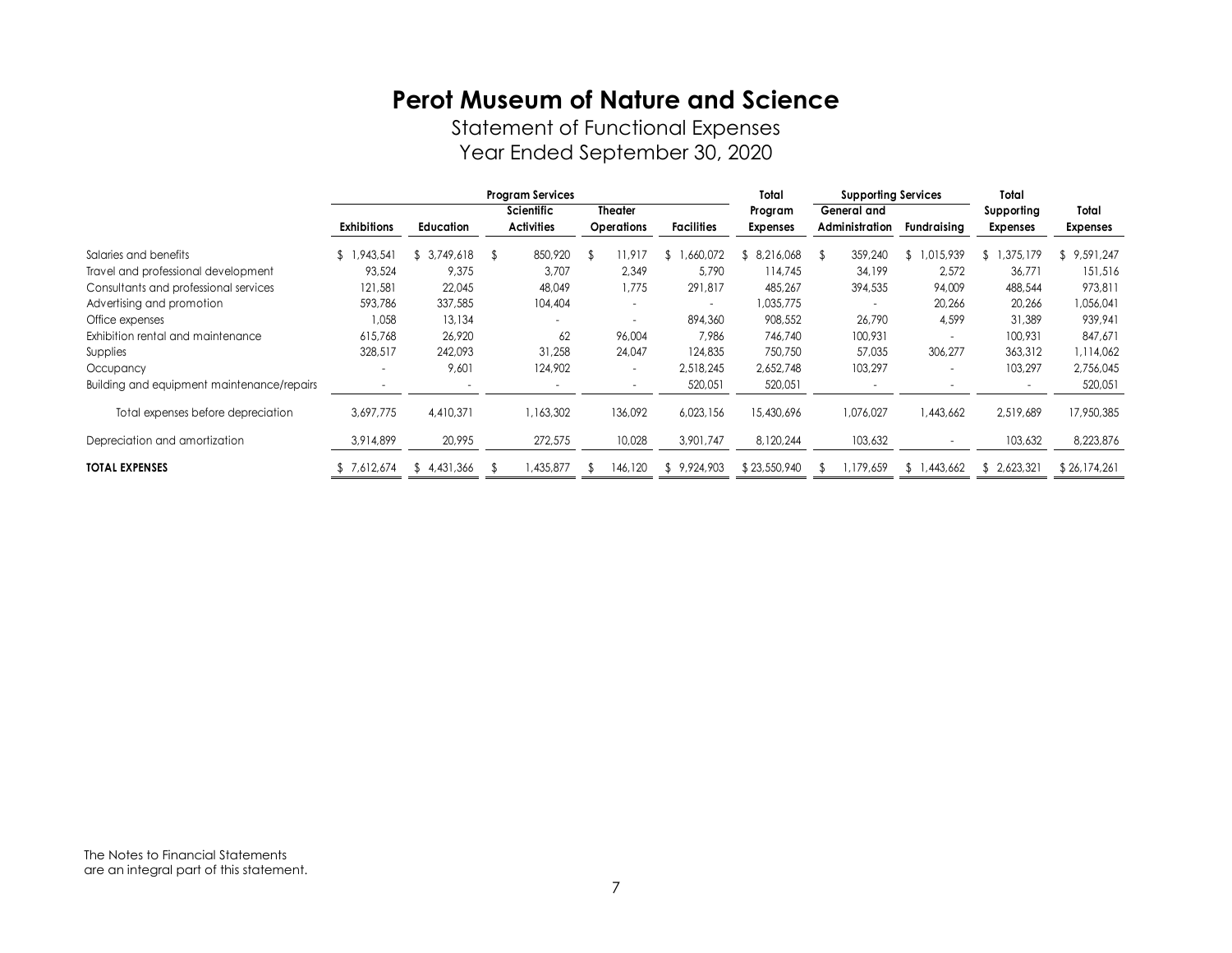Statements of Cash Flows Years Ended September 30, 2021 and 2020

|                                                      |               | 2021          | 2020                 |
|------------------------------------------------------|---------------|---------------|----------------------|
| <b>CASH FLOWS FROM OPERATING ACTIVITIES</b>          |               |               |                      |
| Change in net assets                                 | $\frac{1}{2}$ | 5,863,321     | \$<br>(13, 392, 893) |
| Adjustments to reconcile change in net assets to net |               |               |                      |
| cash provided by (used in) operating activities      |               |               |                      |
| Unrealized (gain) loss on investments                |               | (6,017,481)   | (1,619,230)          |
| Realized gain on investments                         |               | (754)         |                      |
| Loss (gain) on disposal of property and equipment    |               | 19,288        | 254,122              |
| Depreciation and amortization                        |               | 8,272,919     | 8,223,876            |
| Forgiveness of note payable                          |               | (3,720,893)   |                      |
| Change in accounts receivable                        |               | (405, 777)    | 176,373              |
| Change in contributions receivable                   |               | 570,916       | 3,568,104            |
| Change in prepaid expenses and other assets          |               | (256, 676)    | (484, 545)           |
| Change in accounts payable and accrued expenses      |               | 948,419       | (1,645,072)          |
| Change in unearned revenue                           |               | 90,682        | (292, 829)           |
| Net cash provided by (used in) operating activities  |               | 5,363,964     | (5,212,094)          |
| <b>CASH FLOWS FROM INVESTING ACTIVITIES</b>          |               |               |                      |
| Purchase of investments                              |               | (9,313,629)   | (13,999,983)         |
| Sale of investments                                  |               | 8,199,893     | 16,269,339           |
| Purchase of property and equipment                   |               | (1,997,328)   | (4, 210, 624)        |
| Net cash used in investing activities                |               | (3, 111, 064) | (1, 941, 268)        |
| <b>CASH FLOWS FROM FINANCING ACTIVITIES</b>          |               |               |                      |
| Payments on note payable                             |               |               | (200,000)            |
| Proceeds from issuance of note payable               |               | 1,949,797     | 1,388,000            |
| Net cash provided by financing activities            |               | 1,949,797     | 1,188,000            |
| Net change in cash and cash equivalents              |               | 4,202,697     | (5,965,362)          |
| CASH AND CASH EQUIVALENTS, beginning of year         |               | 24,730,007    | 30,695,369           |
| CASH AND CASH EQUIVALENTS, end of year               | \$            | 28,932,704    | \$<br>24,730,007     |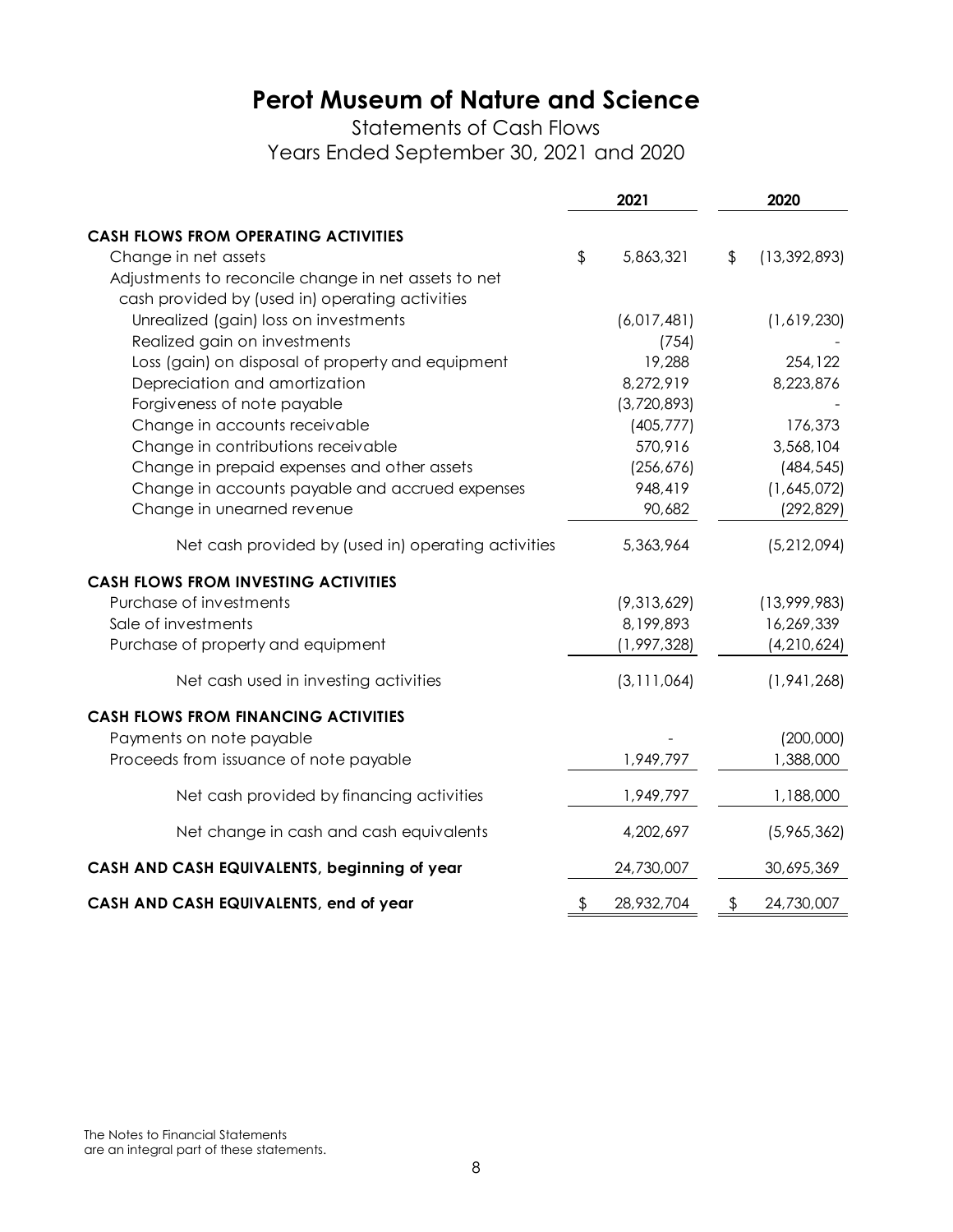Notes to Financial Statements

### **Note 1. Purpose of Organization**

### **Purpose**

The Perot Museum of Nature and Science (the Museum or Organization), is a Texas not-for-profit corporation organized to inspire minds through nature and science. The Museum was founded in 1936 as part of the Texas Centennial and was one of the first natural history museums in the region. It is the only public collections-based, research driven, natural history museum in the region.

In June 2006, the Museum acquired the net assets of the Southwest Museum of Science and Technology (The Science Place). The Science Place was founded in 1946 as the Dallas Health Museum and is one of the oldest science museums in the nation. In October 2006, the Museum acquired the net assets of the Dallas Children's Museum. In December 2012, the Museum moved from its original facility in Fair Park which was provided by the City of Dallas to a newly constructed facility in Downtown Dallas' Victory Park area. The new facility, known as the Perot Museum of Nature and Science, is an 180,000 square foot, state-ofthe-art exhibit and education space which includes 11 permanent exhibit halls, six learning labs/classrooms, a temporary exhibit hall, a 3D digital theater, auditorium, museum shop, cafe and outdoor science park. The Museum retained the use of the Nature Building at Fair Park for its paleontology lab, collections storage, and outreach educational staff until the agreement ended in February 2020.

In 1993, operation of the Museum was transferred from the City of Dallas (which owns the building in Dallas at Fair Park and a portion of the collections). The City of Dallas continues to support the Museum with direct support and contributed utilities and maintenance of \$756,250 in 2021 and \$752,989 in 2020, plus contributed utilities and maintenance of approximately \$0 and \$28,500 in 2021 and 2020, respectively.

### **Note 2. Summary of Significant Accounting Policies**

A summary of the significant accounting policies consistently applied in the preparation of the accompanying financial statements are as follows:

### **Basis of Accounting**

The accompanying financial statements of the Organization have been prepared on the accrual basis of accounting in accordance with accounting principles generally accepted in the United States of America (GAAP), which recognizes revenues when earned and expenses when incurred.

#### **Use of Estimates**

Management uses estimates and assumptions in preparing the financial statements. Those estimates and assumptions may affect the reported amounts of assets and liabilities, the disclosure of contingent assets and liabilities, and the reported revenues and expenses. Significant estimates include but are not limited to the fair value of investments, allowance and discount on contributions receivable and estimated useful lives of property and equipment.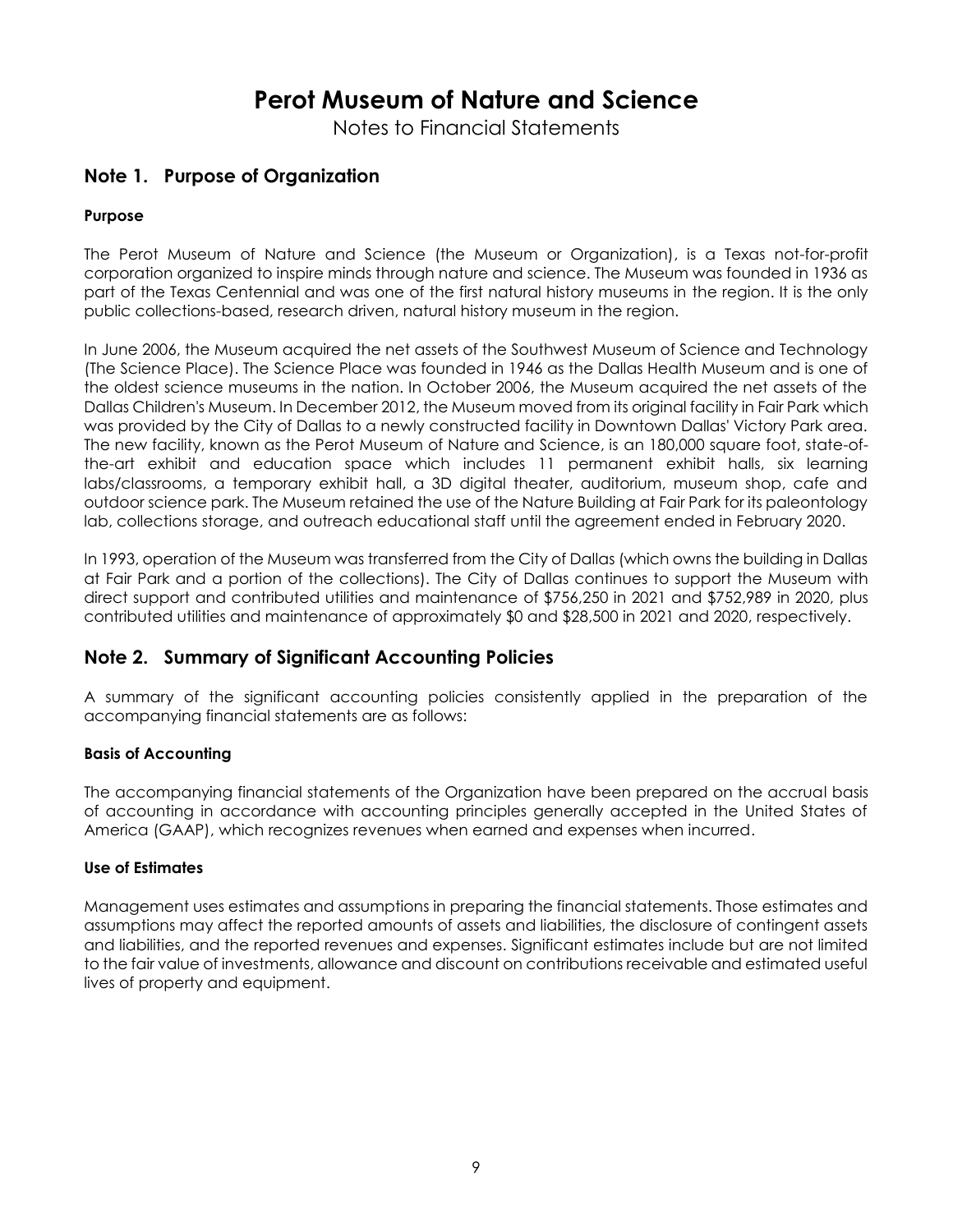Notes to Financial Statements

#### **Basis of Presentation**

The Organization presents its financial statements in accordance with Financial Accounting Standards Board (FASB), Accounting Standards Codification (ASC) 958 *Not-for-Profit Entities*. Under FASB ASC 958- 205, the Organization is required to report information regarding its financial position and activities according to two classes of net assets: net assets without donor restrictions and net assets with donor restrictions. Net assets, revenues, expenses, gains and losses are classified based on the existence or absence of donor imposed restrictions. Accordingly, net assets and changes therein are classified and reported as follows:

- *Net Assets Without Restrictions* Net assets that are not subject to donor-imposed stipulations. Restricted contributions received and released in the current year will be reported as activity between the applicable classes of assets.
- *Net Assets With Restrictions* Net assets with restrictions include net assets subject to donorimposed stipulations that may or will be met by actions of the Organization and/or the passage of time to be used generally for capital expenditures and program support. Net assets with restrictions also include net assets subject to donor-imposed stipulations that will never lapse, thus requiring the funds to be retained permanently. Generally, the donors of these assets permit the Museum to use all or part of the income earned on related investments for general or specific purposes, including program support.

Revenues are reported as increases in net assets without restriction unless use of the related assets is limited by donor-imposed restrictions. Expenses are reported as decreases in net assets without restriction. Gains and losses on investments and other assets or liabilities are reported as increases or decreases in net assets without restriction unless their use is restricted by explicit donor stipulation or by law. Expirations of net assets with restriction (i.e., the donor-stipulated purpose has been fulfilled and/or the stipulated time period has elapsed) are reported as reclassifications between the applicable classes of net assets.

#### **Revenue Recognition**

On October 1, 2019, the Museum adopted ASC Topic 606, *Revenue from Contracts with Customers*, (ASC 606) using the modified retrospective approach, which only applies to contracts that were not completed as of the date of initial application. The adoption did not require an adjustment to beginning net position for the cumulative effect adjustment and does not have a material impact on the Museums' financial statements.

Support arising from donated services, goods, or property and equipment is recorded as both revenues and as an expense or asset based on the fair value at the date of the donation.

Revenue from the sale of tickets to the public, reservations for school programs, and tickets to the theater for dates after the end of the year is deferred as unearned revenue. Membership revenues are recognized ratably over the terms of the memberships. Amounts included in ancillary and other revenues include facilities rentals, café revenues, gift shop revenues, and parking revenues for which revenue is recognized in accordance with agreements and contracts.

A substantial number of unpaid volunteers have made significant contributions of their time to develop the Museum's programs, principally in board activities, scientific laboratories, and educational programs. The value of this contributed time is not reflected in these financial statements because it does not meet criteria for recognition under the GAAP.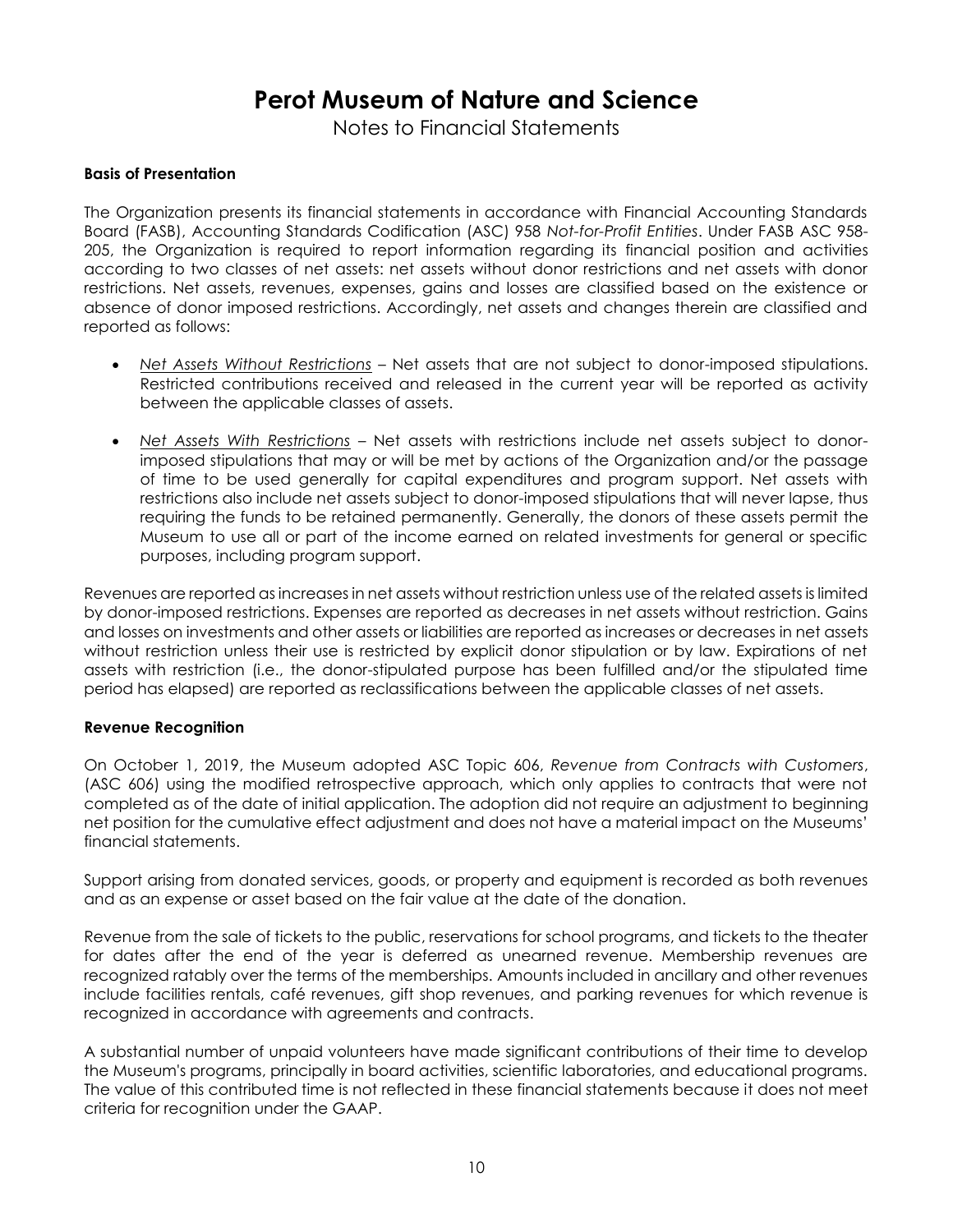Notes to Financial Statements

Support funded by grants is recognized as the Museum meets the condition prescribed by the grant agreement, performs the contracted services, or incurs outlays eligible for reimbursement under the grant agreement. Grant activities and outlays are subject to audit and acceptance by the granting agency, and as a result of such audit, adjustments could be required. Grants restricted based on grant requirements are released once those requirements are met.

#### **Cash and Cash Equivalents**

The Museum considers cash and cash equivalents to be cash on hand, money market accounts, and all highly liquid investments purchased with an initial maturity of three months or less. Cash and cash equivalents are reported at cost which approximates fair value. The Organization maintains cash balances at various financial institutions, which at times may exceed federally insured limits. The Organization has not experienced any losses in such accounts and believes it is not exposed to any significant credit risk on cash and cash equivalents.

#### **Investments**

The Museum records investments at fair value. Under this method of accounting, fair value fluctuations are recorded in the period in which they occur by adjusting the carrying value of such investments and recognizing a net unrealized gain or loss. Realized gains and losses are recognized in the period in which they are earned or incurred. Interest income is recorded as earned. Investment income is reported in net assets without donor restrictions unless its use is restricted by explicit donor stipulation or by law.

#### **Accounts Receivable**

Accounts receivable consists of amounts owed on various agreements and contracts, and are included on the accompanying statements of financial position. Management determines the need for an allowance for doubtful accounts which is based upon a review of outstanding receivables, historical collection information, existing economic conditions, and by identifying troubled accounts. Historically, the Organization has not experienced significant losses on accounts receivables. Based on past experience and analysis of current receivable collectability, no allowance for doubtful accounts was considered necessary as of September 30, 2021 and 2020.

#### **Contributions**

Unconditional promises by donors to give are included on the financial statements as contributions receivable and revenue in the appropriate net asset category. The Organization reports contributions as restricted support if the support is received with donor restrictions that limit the use of the donated assets. When and if a donor restriction expires, that is, when a stipulated time restriction ends or purpose restriction is accomplished, net assets with donor restrictions, including those contributions received and released within on year, are reclassified to net assets without donor restrictions and reported on the statement of activities as net assets released from restrictions. Support that is not restricted by the donor is reported as an increase in net assets without donor restrictions in the reporting period in which the support is recognized.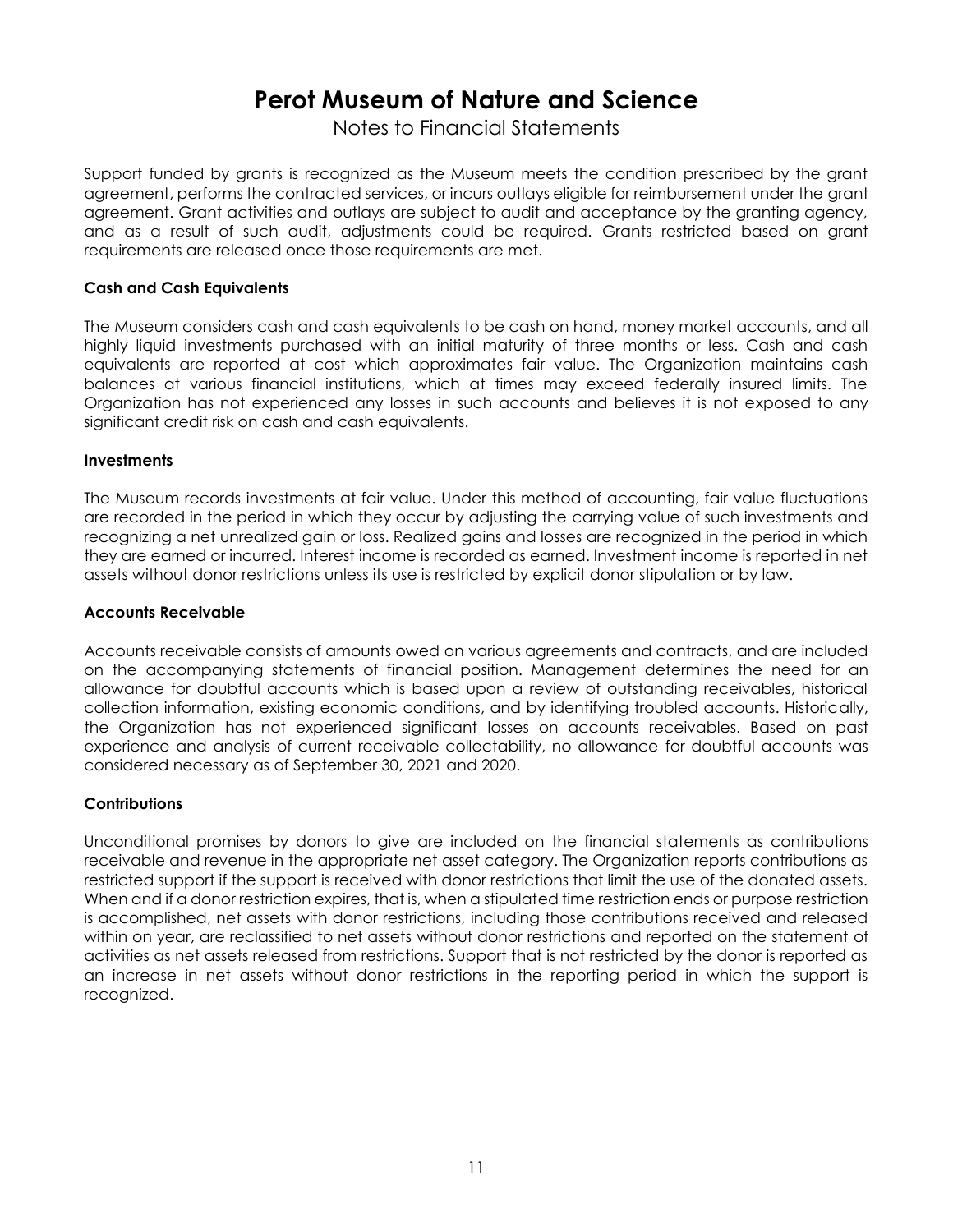Notes to Financial Statements

Unconditional gifts expected to be collected within one year are reported at their net realizable value. Unconditional promises to give that are expected to be collected in future years are initially reported at fair value determined using the discounted present value of estimated future cash flows technique using a discounted rate commensurate with the risks involved. Unconditional promises to give received during the years ended September 30, 2021 and 2020 have been discounted at .17% and .14%, respectively. The resulting discount of \$1,345 and \$2,192 at September 30, 2021 and 2020, respectively, is amortized using the level-yield method.

The Organization reports contributions of land, buildings, equipment and other long-lived assets as revenue without donor restrictions, unless explicit donor restrictions specify how the donated assets must be used. Gifts of assets with explicit restrictions that specify how the assets are to be used are accounted for as restricted support. The Organization reports expirations of donor restrictions when the donated or acquired long-lived assets are placed in service.

The Organization evaluates the need for an allowance for uncollectible accounts based on management's analysis of specific pledges, historical collection experience, type of contribution, and nature of the fund-raising activity, and is adjusted for those contributions receivable for which collection is uncertain. Historically, the Organization has experienced minimal losses on receivables. Based on their review of the criteria above, management has recorded an allowance for uncollectible accounts of \$28,882 and \$79,248 for the years ended September 31, 2021 and 2020, respectively.

Conditional promises to give depend on the occurrence of a specified future and uncertain event to bind the potential donor. Conditional promises to give are not recognized until they become unconditional, that is, when the conditions on which they depend are substantially met. No amounts have been recognized in the financial statements for conditional promises to give, which generally arise from the Organization being named as a beneficiary in a revocable will or trust, because the conditions on which such contributions depend have not been substantially met.

#### **Property and Equipment**

Purchased property and equipment are stated at cost, representing the purchase price or fair market value at the date of gift, less accumulated depreciation. Depreciation expense is computed using the straight-line method over estimated useful lives of each asset. Assets under capital lease obligations and leasehold improvements are amortized over the shorter of the lease term or their respective estimated useful lives.

|                                  | Estimated Useful<br>Life |
|----------------------------------|--------------------------|
| Building & building improvements | $3 - 40$ years           |
| Exhibits and renovations         | $6 - 10$ years           |
| Land improvements                | $5 - 15$ years           |
| Equipment and furniture          | $3 - 15$ years           |
| Leasehold improvements           | 20 years                 |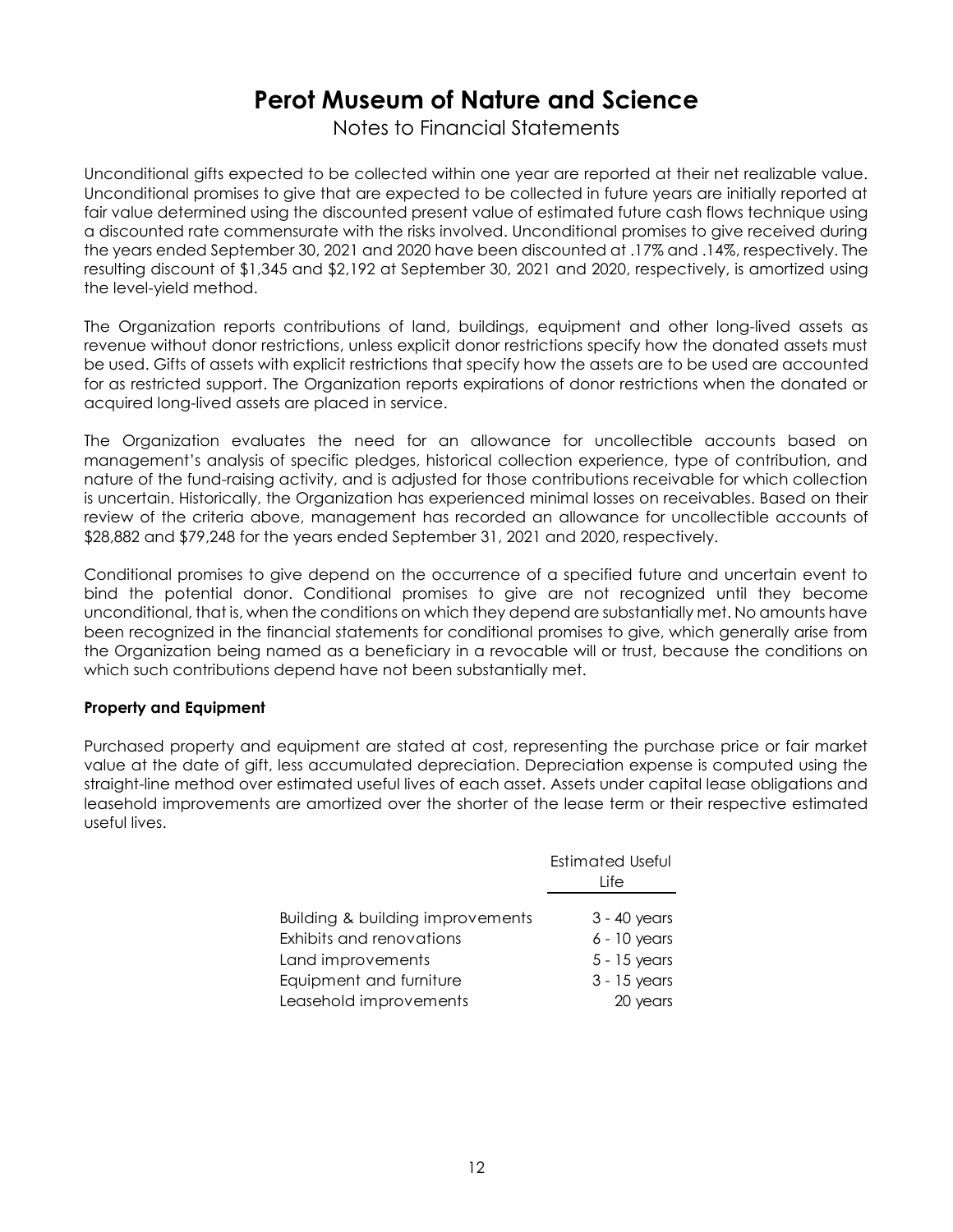Notes to Financial Statements

The Organization capitalizes property and equipment with a cost greater than \$5,000 and a useful life of greater than three years. The Organization reviews the carrying value of long-lived assets to determine if facts and circumstances suggest that they may be impaired or that the depreciation or amortization period may need to be changed. If circumstances indicate the long-lived asset will not be recoverable, based upon undiscounted cash flows of the long-lived asset over the remaining life, the carrying value of the long-lived asset will be reduced by the estimated shortfall of discounted cash flows. The Organization does not believe there are any indicators that would require an adjustment of the carrying value of its long-lived assets or their remaining useful lives as of September 30, 2021 and 2020.

### **Collections**

A portion of the collections of the Museum are owned by the City of Dallas, and a portion are owned by the Museum. The Museum's collections are comprised of objects of historical, cultural or scientific significance that are held for educational, research, scientific, and curatorial purposes. Each of the items is cataloged, preserved and cared for, and monitored according to professional museum standards, and activities verifying its existence and assessing its condition are performed continuously. The collections are subject to a policy that requires proceeds from sales of collection items be used to acquire other items for collections or provide for the direct care of existing collections.

In accordance with the practice generally followed by museums, the value of objects in the collections is excluded from the financial statements. Such collections have been acquired through purchases and contributions since the Museum's inception. Purchases of collection items are recorded as decreases in net assets without donor restrictions in the year in which the items are acquired, or as decreases in restricted net assets if the assets used to purchase the items are restricted by donors. Contributed collection items are not reflected in the financial statements. Proceeds from deaccessions or insurance recoveries are reflected as increases in net assets. There were no sales of collection items in 2021 or 2020.

#### **Unearned Revenue**

The Organization directly solicits memberships. Membership dues received are recognized as revenue upon receipt for the portion of the dues that are considered a contribution to the Museum, while the portion of the dues that relates to the service the Museum will provide the member is recognized as revenue ratably over the term of the membership period. Amounts not yet earned by the end of the fiscal year are reported as unearned revenue on the statements of financial position.

#### **Income Taxes**

The Organization has been recognized by the Internal Revenue Service as a nonprofit corporation exempt from federal income tax on its income, under Section 501(c)(3) of the Internal Revenue Code. The Organization follows the provisions of ASC 740-10, Income Taxes, related to unrecognized tax positions. The Organization recognizes the tax benefits from uncertain tax positions only if it is more likely than not that the tax positions will be sustained on examination by the taxing authorities, based on the technical merits of the positions. The tax benefits recognized in the financial statements from such positions are measured based on the largest benefit that has a greater than 50% likelihood of being realized upon ultimate settlement.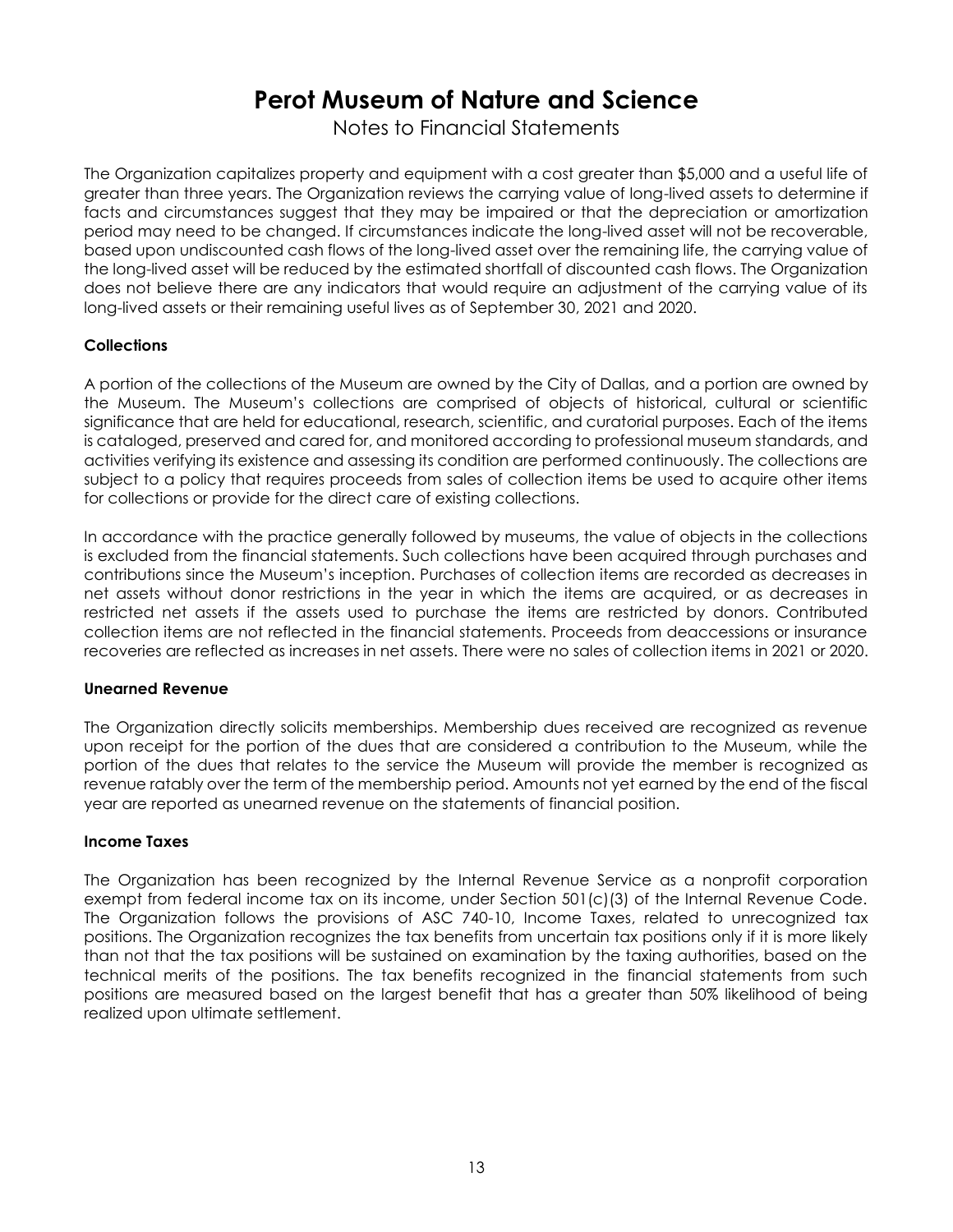Notes to Financial Statements

The Organization does not believe there are any material uncertain tax positions and accordingly, it will not recognize any liability for unrecognized tax benefits. For the years ended September 30, 2021 and 2020, there were no interest or penalties recorded or included in the financial statements. The Organization is relying on its tax-exempt status and its adherence to all applicable laws and regulations to preserve that status. However, the conclusions regarding accounting for uncertainty in income taxes will be subject to review and may be adjusted at a later date based on factors including, but not limited to, ongoing analysis of tax laws, regulations, and interpretations thereof. The Organization's informational returns are generally subject to examination for three years after the later of the due date or date of filing. As a result, the Organization is no longer subject to income tax examinations by tax authorities for years prior to 2018.

### **Allocation of Expenses**

The costs of providing the various programs and other activities have been summarized on a functional basis on the Statement of Functional Expenses. Salaries and related payroll expenses are recorded based on actual segregation of personnel by program or supporting services, when available. Distribution of all other expenses is based on actual usage or management's estimate of usage applicable to various programs and supporting services benefited.

### **Advertising Costs**

The Organization uses advertising to promote its programs. The production costs of advertising are expensed as incurred and include direct media, promotional items, and advertising contracts for public relations development. For the years ended September 30, 2021 and 2020, advertising costs were approximately \$764,000 and \$1,056,000, respectively, and are included in advertising and promotion expenses on the statement of activities.

#### **Deferred Compensation**

The Organization holds an investment in a 457(b) plan. In accordance with GAAP, the Organization has recorded an investment - deferred compensation and a corresponding deferred compensation liability on the statement of financial position. The investment - deferred compensation is recorded at fair value. All activity related to this investment, including contributions, gain or loss and investment income, is recorded as increases or decreases to the investment and accrued expenses accounts.

#### **New Accounting Pronouncement**

In February 2016, the FASB issued ASU No. 2016-02, *Leases* (Topic 842), which requires lessees to recognize a right-of-use asset and lease liability for all leases with terms of more than 12 months. Recognition, measurement and presentation of expenses will depend on classification as a finance or operating lease. ASU 2016-02 is effective for the Organization beginning in fiscal year 2023. The Organization is currently evaluating the impact to its future financial statements.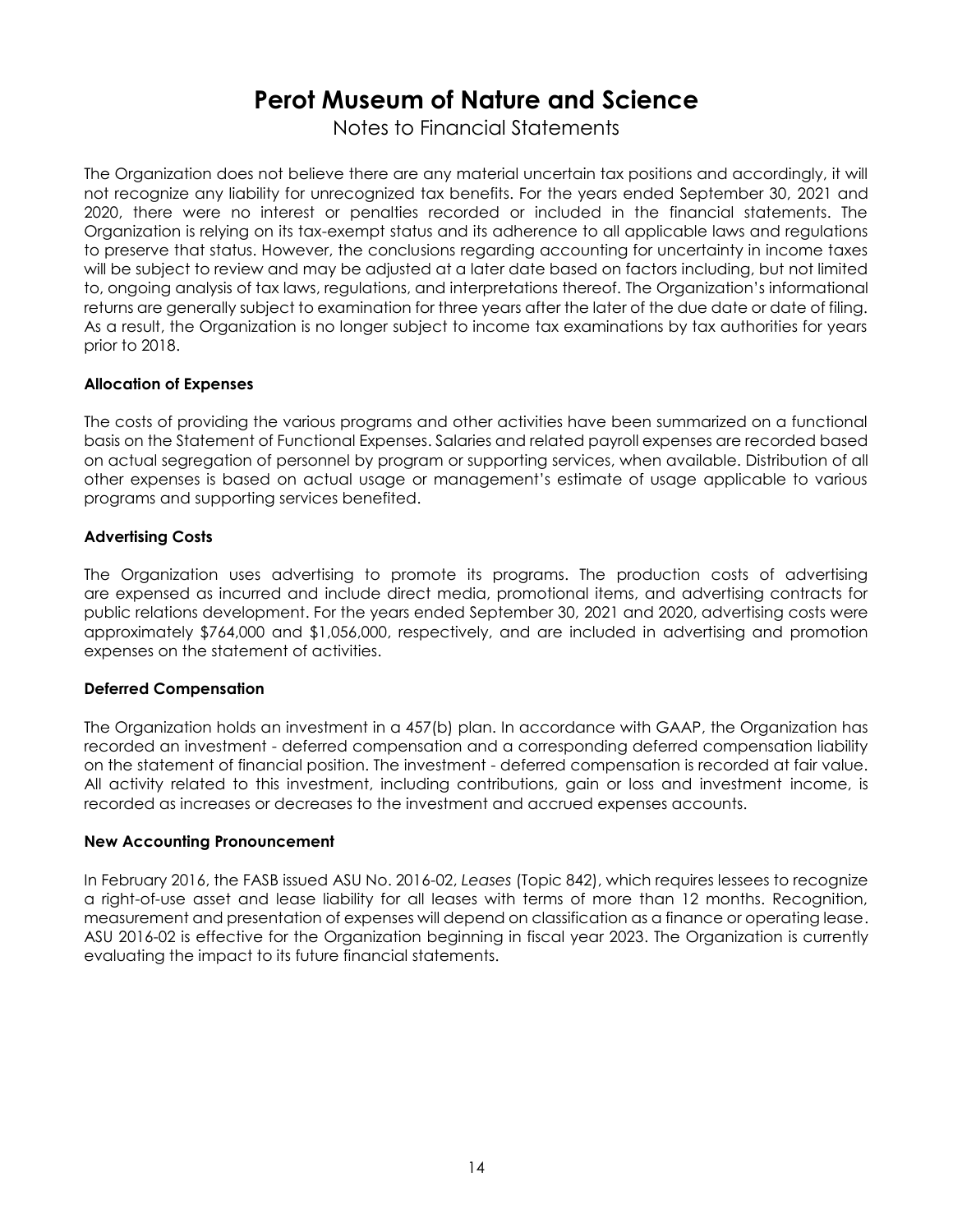Notes to Financial Statements

### **Note 3. Contributions Receivable**

As of September 30, unconditional promises to give are expected to be collected in the following periods:

|                                                                       | 2021                       | 2020                         |  |  |
|-----------------------------------------------------------------------|----------------------------|------------------------------|--|--|
| Due in the next year<br>Due in one to five years                      | \$<br>1,485,500<br>810,868 | \$<br>1,849,603<br>1,068,894 |  |  |
|                                                                       | 2,296,368                  | 2,918,497                    |  |  |
| Less unamortized discount<br>Less allowance for uncollectible pledges | (1, 345)<br>(28, 882)      | (2, 192)<br>(79,248)         |  |  |
| Total contributions receivable                                        | 2,266,141                  | 2,837,057                    |  |  |

*Campaign for Excellence* – The Campaign for Excellence was launched in 2012 to secure the financial resources to bring blockbuster traveling exhibitions to Dallas; to support innovation and technology; to build our endowment; to support research and collections; and to grow our scholarship programs. The Museum raised pledges of approximately \$21.8 million through September 30, 2021, of which approximately \$1.13 million are still to be collected.

Campaign for Excellence pledges and other contributions receivable are discounted at a rate of .17% and .14% at September 30, 2021 and 2020, respectively.

### **Note 4. Fair Value of Investments**

The Organization's investments are recorded at fair value and consisted of the following at September 30, 2021 and 2020:

|                                                    |   | 2021                     | 2020                     |
|----------------------------------------------------|---|--------------------------|--------------------------|
| Mutual funds<br>Privately managed funds - equities | L | 14,416,852<br>11,390,802 | 11,355,570<br>10,228,856 |
| Privately managed funds - fixed income             |   |                          | 69,723                   |
| Private equity funds                               |   | 4,705,849                | 1,727,383                |
|                                                    |   | 30,513,503               | 23,381,532               |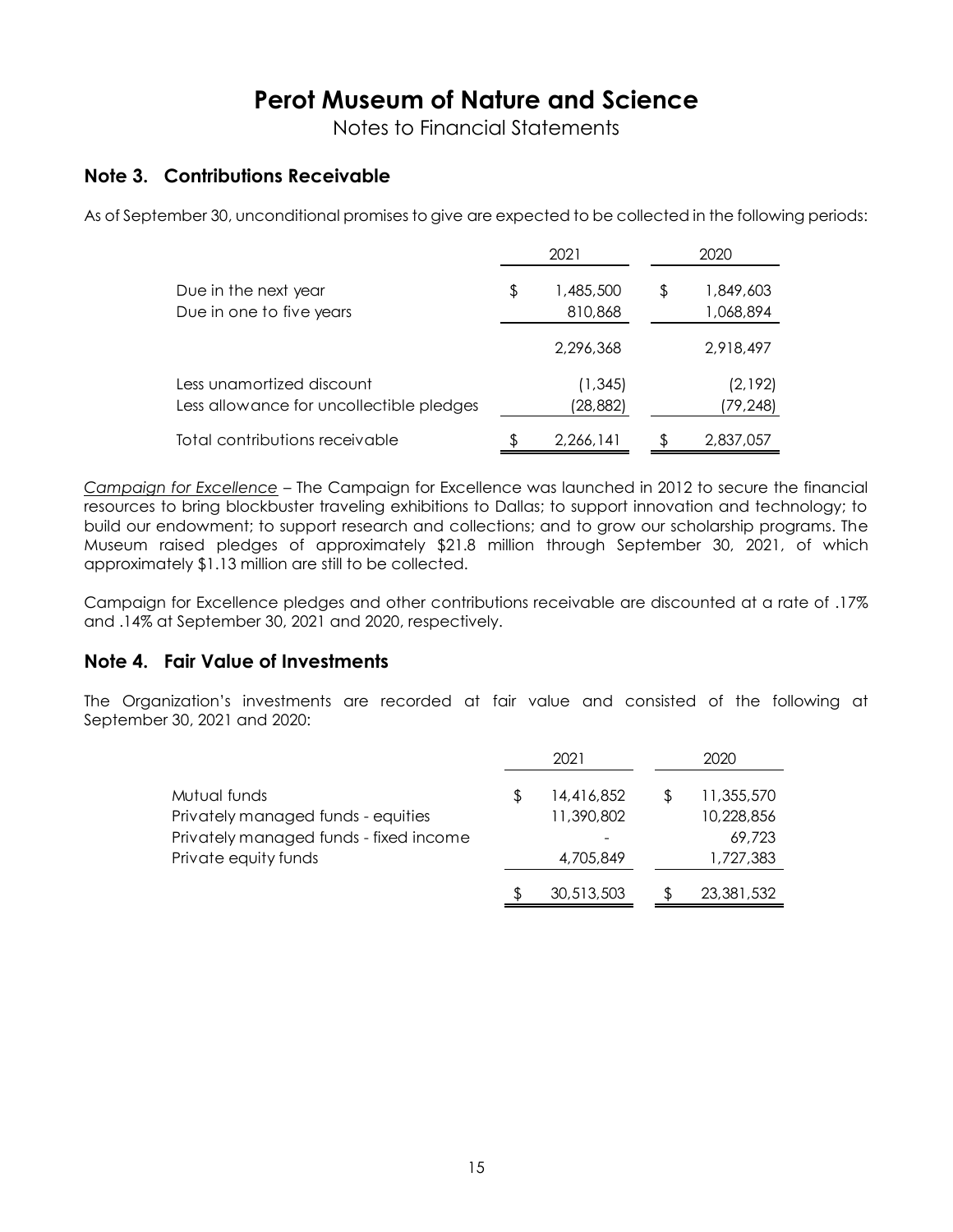Notes to Financial Statements

Investment income at September 30, 2021 and 2020 consisted of the following:

|                        |   | 2021      | 2020 |           |  |
|------------------------|---|-----------|------|-----------|--|
| Dividends and interest | £ | 49.943    | æ.   | 331,018   |  |
| Net realized gains     |   | 754       |      |           |  |
| Net unrealized gains   |   | 6,017,481 |      | 1,619,230 |  |
|                        |   | 6,068,178 | L    | 1,950,248 |  |

The Organization follows FASB ASC Topic 820, *Fair Value Measurements*, which provides the framework for measuring fair value. FASB ASC 820 established a three-tier hierarchy to maximize the use of observable market data and minimize the use of unobservable inputs, and to establish classification of fair value measurements for disclosure purposes. Inputs refer broadly to the assumptions that market participants would use in pricing the asset or liability, including assumptions about risk. Inputs may be observable or unobservable. Observable inputs are inputs that reflect the assumptions market participants would use in pricing the asset or liability developed based on market data obtained from sources independent of the reporting entity.

Unobservable inputs are inputs that reflect the reporting entity's own assumptions about the assumptions market participants would use in pricing the asset or liability developed based on the best information available. The three-tier hierarchy of inputs is summarized in the three broad levels listed as follows:

- Level 1 Quoted prices are available in active markets that the Organization has the ability to access for identical investments as of the reporting date, without adjustment. The type of investments in Level I include listed mutual funds.
- Level 2 Other significant observable inputs. Inputs to the valuation methodology include:
	- Quoted prices for similar assets or liabilities in active markets;
	- Quoted prices of identical or similar assets or liabilities in inactive markets; Inputs other than quoted prices that are observable for the asset or liability; and
	- Inputs that are derived principally from, or corroborated by, observable market data by correlation or other means.

If the asset or liability has a specified contractual term, the Level 2 input must be observable for substantially the full term of the asset or liability.

Level 3 Significant unobservable inputs. Pricing inputs are unobservable for the investment and includes situations where there is little, if any, market activity for the investment.

The determination of where an asset or liability falls in the hierarchy requires significant judgment. The Organization evaluates its hierarchy disclosures each reporting period and, based on various factors, it is possible that an asset or liability may be classified differently from period to period. However, the Organization expects that changes in classifications between different levels will not have a significant effect on the financial statements.

The asset's or liability's fair value measurement level within the fair value hierarchy is based on the lowest level of any input that is significant to the fair value measurement. Valuation techniques used need to maximize the use of observable inputs and minimize the use of unobservable inputs.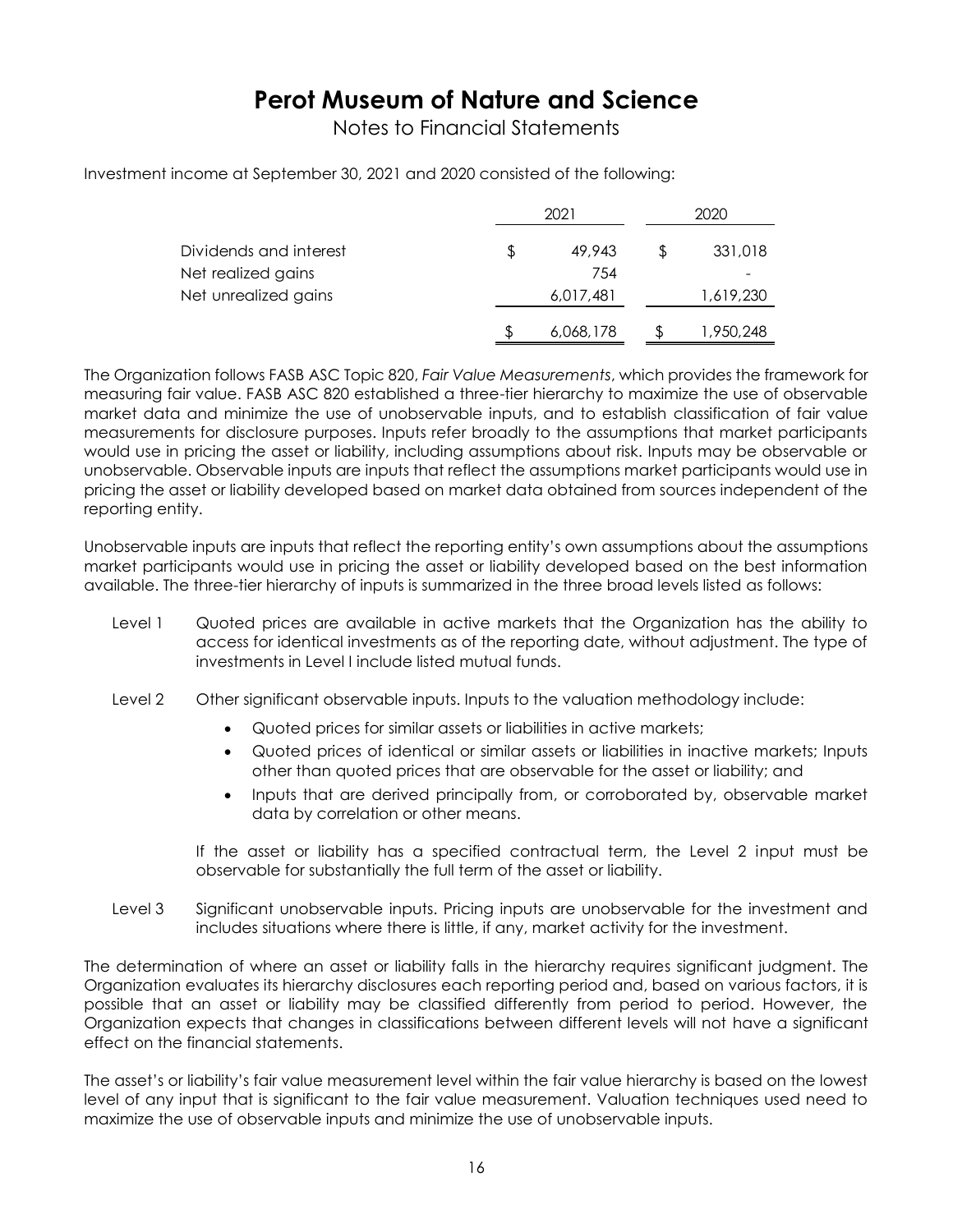Notes to Financial Statements

The fair value of each asset and liability in the tables below was measured using FASB ASC 820 input guidance and valuation techniques. The following tables present the fair value measurements of assets recognized in the accompanying statement of financial position measured at fair value on a recurring basis and the level within the fair value hierarchy in which the fair value measurements fall at September 30, 2021 and 2020:

|                                                                   | Assets at Fair Value as of September 30, 2021 |               |    |                                               |               |         |    |         |    |              |
|-------------------------------------------------------------------|-----------------------------------------------|---------------|----|-----------------------------------------------|---------------|---------|----|---------|----|--------------|
|                                                                   | Liquidity                                     | Notice Period |    | Level 1                                       |               | Level 2 |    | Level 3 |    | Total        |
| Investment - deferred compensation<br>Various equity mutual funds | Daily                                         | N/A           | \$ | 213,823                                       | \$            |         | \$ |         | \$ | 213,823      |
| Various mutual funds                                              | Daily                                         | N/A           |    | 14,203,029                                    |               |         |    |         |    | 14,203,029   |
| Total investments in fair value hierarchy                         |                                               |               |    | \$14,416,852                                  | $\frac{1}{2}$ |         | \$ |         |    | 14,416,852   |
| Investments measured at net asset value                           |                                               |               |    |                                               |               |         |    |         |    |              |
| Japanese equities                                                 | Annually                                      | 90 Days       |    |                                               |               |         |    |         |    | 401,710      |
| Emerging market funds                                             | Annually                                      | 90 Days       |    |                                               |               |         |    |         |    |              |
| Multi-Strategy funds                                              | Annually                                      | 90 Days       |    |                                               |               |         |    |         |    | 9,512,301    |
| International equities                                            | Monthly                                       | 60 Days       |    |                                               |               |         |    |         |    | 1,476,791    |
| Fixed Income                                                      | Monthly                                       | 15 Days       |    |                                               |               |         |    |         |    |              |
| Private equity fund 1                                             | As Realized                                   | N/A           |    |                                               |               |         |    |         |    | 312,994      |
| Private equity fund 2                                             | Annually                                      | N/A           |    |                                               |               |         |    |         |    | 3,244,731    |
| Private equity fund 3                                             | As Realized                                   | N/A           |    |                                               |               |         |    |         |    | 1,119,650    |
| Insurance linked securities                                       | 18 months                                     | 100 days      |    |                                               |               |         |    |         |    | 28,474       |
| <b>Total Investments</b>                                          |                                               |               |    |                                               |               |         |    |         |    | \$30,513,503 |
|                                                                   |                                               |               |    | Assets at Fair Value as of September 30, 2020 |               |         |    |         |    |              |
|                                                                   | Liquidity                                     | Notice Period |    | Level 1                                       |               | Level 2 |    | Level 3 |    | Total        |
| Investment - deferred compensation                                |                                               |               |    |                                               |               |         |    |         |    |              |
| Various equity mutual funds                                       | Daily                                         | N/A           | \$ | 138,131                                       | \$            |         | \$ |         | \$ | 138,131      |
| Various mutual funds                                              | Daily                                         | N/A           |    | 11,166,478                                    |               |         |    |         |    | 11,166,478   |
| Total investments in fair value hierarchy                         |                                               |               |    | \$11,304,609                                  | \$            |         | \$ |         |    | 11,304,609   |
| Investments measured at net asset value                           |                                               |               |    |                                               |               |         |    |         |    |              |
| Japanese equities                                                 | Annually                                      | 90 Days       |    |                                               |               |         |    |         |    | 44,278       |
| Emerging market funds                                             | Annually                                      | 90 Days       |    |                                               |               |         |    |         |    | 1,088,085    |
| Multi-Strategy funds                                              | Annually                                      | 90 Days       |    |                                               |               |         |    |         |    | 8,095,706    |
| International equities                                            | Monthly                                       | 60 Days       |    |                                               |               |         |    |         |    | 208,208      |
| Fixed Income                                                      | Monthly                                       | 15 Days       |    |                                               |               |         |    |         |    | 69,723       |
| Private equity fund 1                                             | As Realized                                   | N/A           |    |                                               |               |         |    |         |    | 271,588      |
| Private equity fund 2                                             | Annually                                      | N/A           |    |                                               |               |         |    |         |    | 1,474,693    |
| Private equity fund 3                                             | As Realized                                   | N/A           |    |                                               |               |         |    |         |    | 766,411      |
| Insurance linked securities                                       | 18 months                                     | 100 days      |    |                                               |               |         |    |         |    | 58,231       |
| <b>Total Investments</b>                                          |                                               |               |    |                                               |               |         |    |         |    | \$23,381,532 |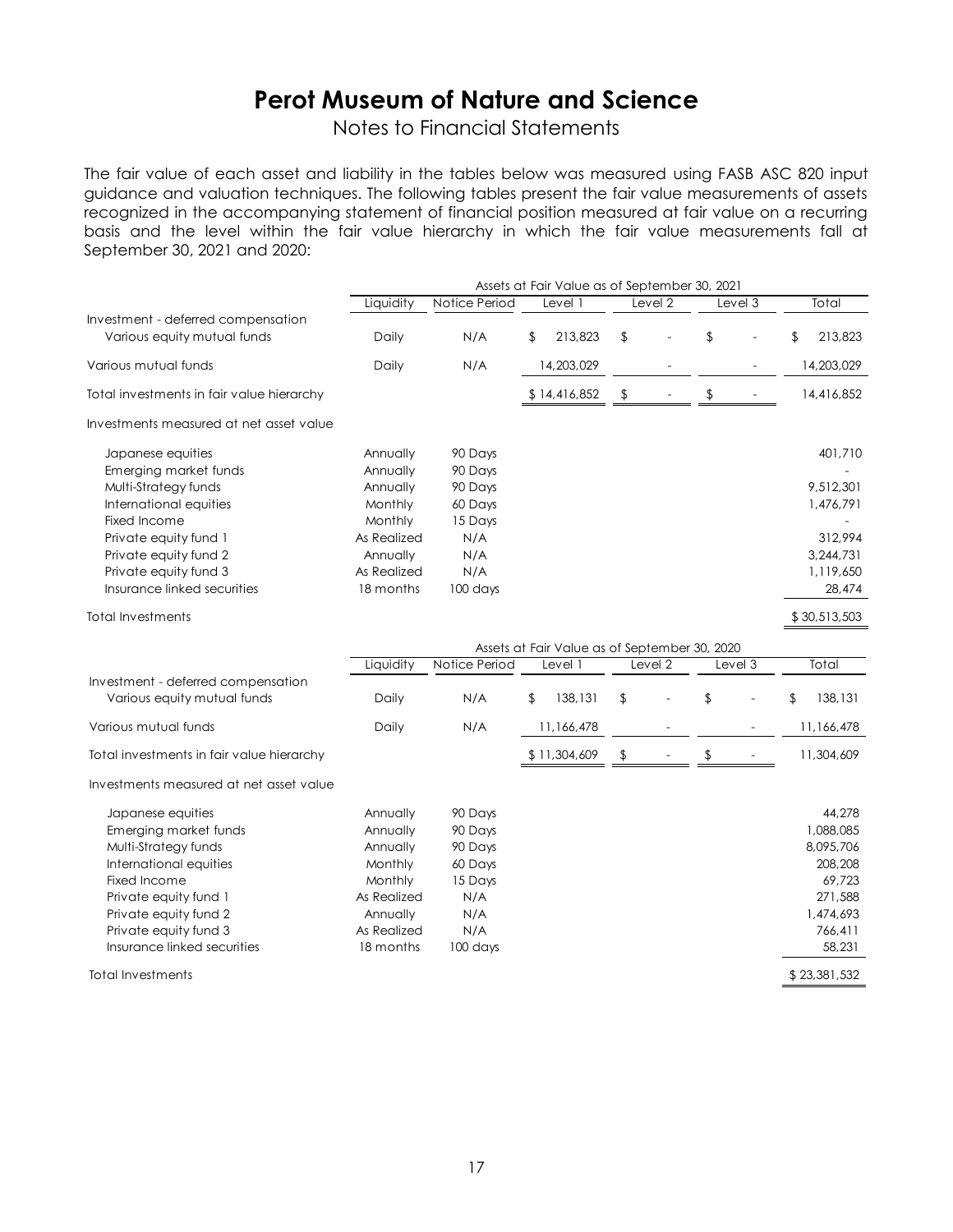Notes to Financial Statements

#### **Fair Value of Investments that Calculate Net Asset Value**

The Organization invests in the following investment companies that are reported at net asset value. Investments reported at net asset value are excluded from the fair value hierarchy. The following table summarizes investments measured at fair value based on net asset value (NAVs) per share as of September 30, 2021:

|                                 |               |             | Redemption    |               |
|---------------------------------|---------------|-------------|---------------|---------------|
|                                 |               |             | Frequency     | Redemption    |
|                                 |               | Unfunded    | (if currently | <b>Notice</b> |
| September 30, 2021              | Fair Value    | Commitments | eligible)     | Period        |
|                                 |               |             |               |               |
| Private equity fund 1 (a)       | 312,994<br>\$ | \$          | See $(a)$     | See $(a)$     |
| Private equity fund 2 (a)       | 3,244,731     | 755,000     | See $(a)$     | See $(a)$     |
| Private equity fund 3 (a)       | 1,119,650     | 1,853,000   | See $(a)$     | See $(a)$     |
| International equities (b)      | 1,476,791     |             | See $(b)$     | See $(b)$     |
| Multi-strategy funds (d)        | 9,512,301     |             | See $(d)$     | See $(d)$     |
| Japanese Equities (f)           | 401,710       |             | See (f)       | See (f)       |
| Insurance linked securities (g) | 28,474        |             | See (g)       | See $(g)$     |

The following table summarizes investments measured at fair value based on net asset value (NAVs) per share as of September 30, 2020:

|                                 |               |                         | Redemption<br>Frequency     | Redemption              |
|---------------------------------|---------------|-------------------------|-----------------------------|-------------------------|
| September 30, 2020              | Fair Value    | Unfunded<br>Commitments | (if currently)<br>eligible) | <b>Notice</b><br>Period |
| Private equity fund 1 (a)       | \$<br>271,588 | \$<br>79,108            | See $(a)$                   | See $(a)$               |
| Private equity fund 2 (a)       | 571,179       |                         | See $(a)$                   | See $(a)$               |
| Private equity fund 3 (a)       | 766,411       | -                       | See $(a)$                   | See $(a)$               |
| International equities (b)      | 208,208       |                         | See (b)                     | See $(b)$               |
| Emerging markets funds (c)      | 1,088,085     | -                       | See $(c)$                   | See $(c)$               |
| Multi-strategy funds (d)        | 8,095,706     |                         | See (d)                     | See $(d)$               |
| Fixed income (e)                | 69,723        |                         | See $(e)$                   | See $(e)$               |
| Japanese Equities (f)           | 44,278        |                         | See (f)                     | See (f)                 |
| Insurance linked securities (g) | 58,231        |                         | See $(g)$                   | See $(g)$               |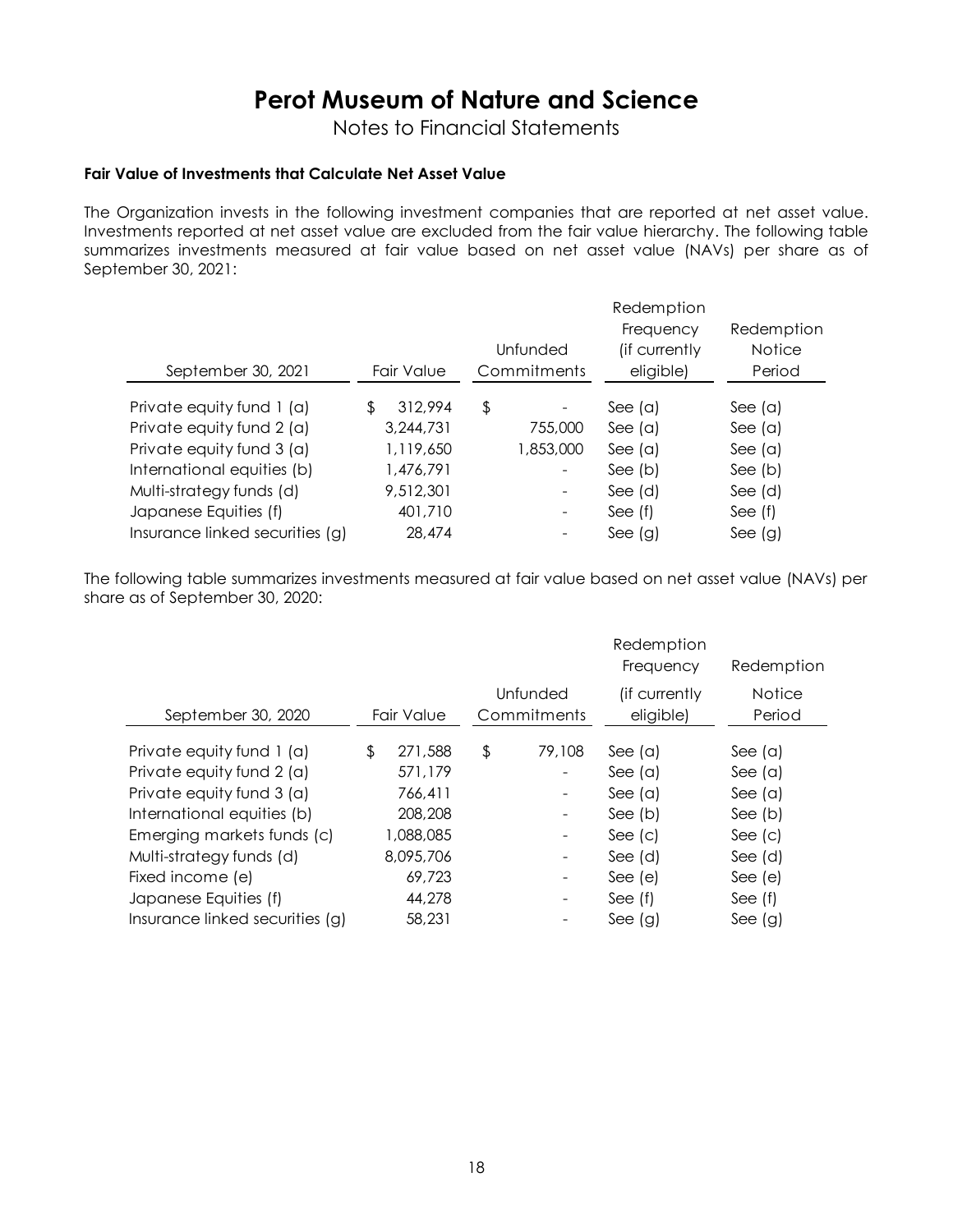Notes to Financial Statements

A description of the valuation methodologies used for assets and liabilities measured at fair value, as well as the general classification of such instruments pursuant to the valuation hierarchy, is set forth below. In general, fair value is based upon quoted market prices, where available. If such quoted market prices are not available, fair value is based upon internally developed models that primarily use, as inputs, observable market-based parameters. Valuation adjustments may be made to ensure that financial instruments are recorded at fair value. While management believes the Organization's valuation methodologies are appropriate and consistent with other market participants, the use of different methodologies or assumptions to determine the fair value of certain financial instruments could result in a different estimate of fair value at the reporting date.

- (a) Private equity funds The private equity fund contains interest in various established private equity funds and interest in operating companies owned by private equity funds. Due to the nature of the investments, restrictions on redemptions exist in some of the private equity funds and amounts are considered illiquid.
- (b) International equities The international equities includes an investment in a fund of funds that invests primarily in long U.S. and international equities with a long-term investment horizon. Withdrawals may be made at the end of any fiscal quarter by giving notice no later than 60 days prior to the quarter end of the withdrawal.
- (c) Emerging markets funds The emerging markets funds invest in equity and debt securities in emerging market companies, opportunities that arise from the restructuring of debt, opportunities in privatization ventures, arbitrage opportunities, and securities of privately held companies, including certain investments that are hedged. Withdrawals may be made at the end of the calendar year by giving notice no later than September 30<sup>th</sup>.
- (d) Multi-strategy funds The multi-strategy funds include investments in various relative value arbitrage strategies which use varying degrees of hedging and leverage, a diversified group of long and short equity funds that attempt to minimize market risk through a hedged approach, and various other securities and funds. Withdrawals may be made on a quarterly basis.
- (e) Fixed income The fixed income fund is a pooled investment fund that invests in a variety of equity, debt, and options. Withdrawals may be made at the end of each month with a 15 day notice.
- (f) Japanese Equities The Japanese equities fund include investments in various domestic Japanese securities. Withdrawals may be made at the end of the calendar year by giving notice no later than September 30th.
- (g) Insurance linked securities The insurance linked securities fund includes investments in private non-life insurance, with an emphasis on property catastrophe that has limited to no correlation to traditional asset classes. Withdrawals became available on December 31, 2019 for 50% of capital with the remaining 50% available on December 31, 2020, both with a 100 day notice.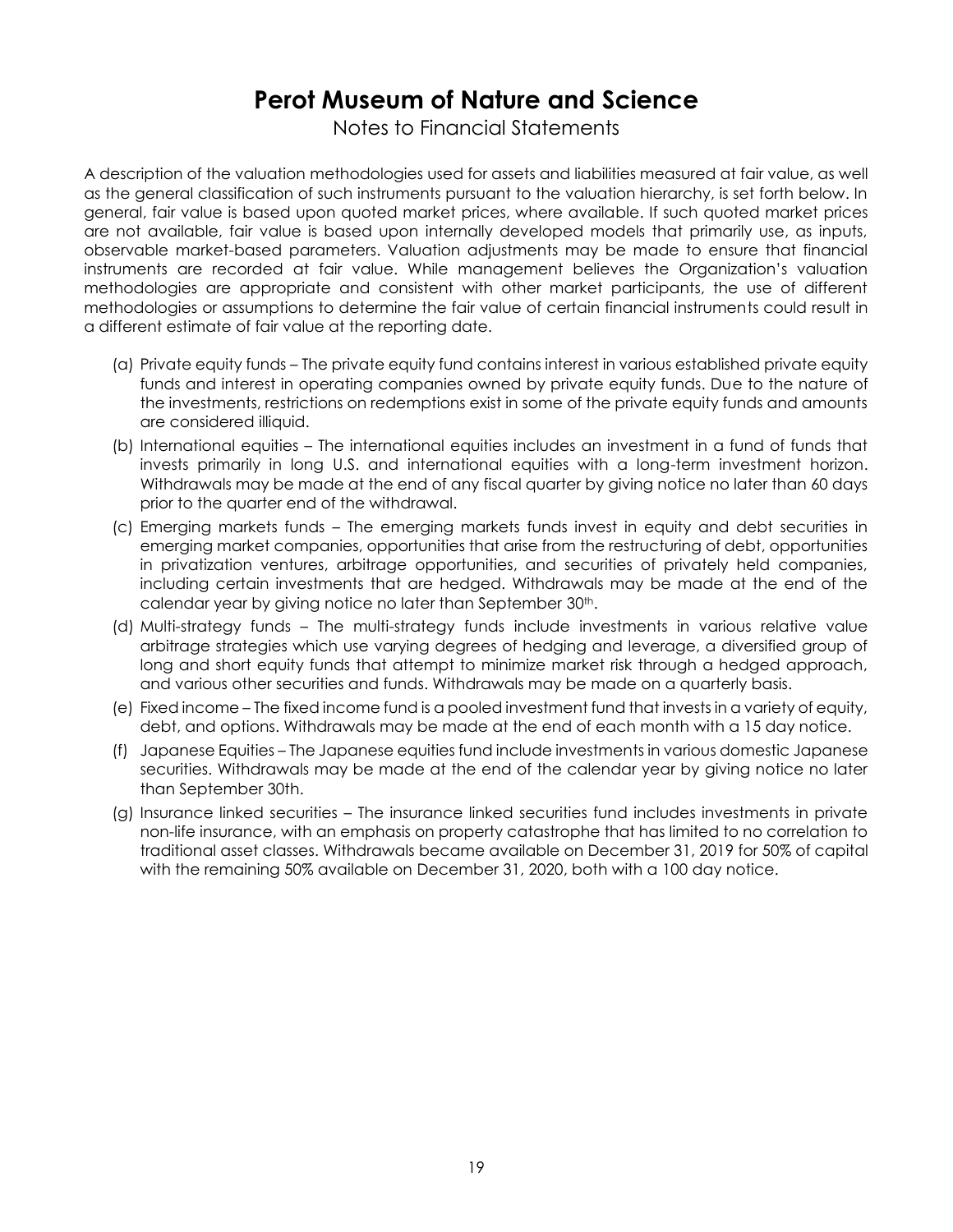Notes to Financial Statements

### **Note 5. Property and Equipment**

Property and equipment consisted of the following as of September 30:

|                                                                                                                                                              | 2021                                                                               |    | 2020                                                                         |
|--------------------------------------------------------------------------------------------------------------------------------------------------------------|------------------------------------------------------------------------------------|----|------------------------------------------------------------------------------|
| Building and building improvements<br>Exhibits and renovations<br>Land and land improvements<br>Equipment and furniture<br>Leasehold improvements<br>Artwork | \$<br>112,217,161<br>35,415,590<br>25,852,395<br>8,039,047<br>1,500,000<br>201,953 | \$ | 112,201,211<br>35,354,496<br>25,852,395<br>8,017,500<br>1,500,000<br>201,953 |
| Work in progress                                                                                                                                             | 1,685,128                                                                          |    | 172,774                                                                      |
|                                                                                                                                                              | 184, 911, 274                                                                      |    | 183,300,329                                                                  |
| Less accumulated depreciation and amortization                                                                                                               | (68,036,660)                                                                       |    | (60,130,836)                                                                 |
|                                                                                                                                                              | \$<br>116,874,614                                                                  | \$ | 123, 169, 493                                                                |

### **Note 6. Accounts Payable and Accrued Expenses**

Accounts payable and accrued expenses are summarized as follows:

|                                   | 2021 |           | 2020 |           |
|-----------------------------------|------|-----------|------|-----------|
|                                   |      |           |      |           |
| Accounts payable                  | \$   | 1,309,510 | S    | 605,240   |
| Other accrued expenses            |      | 663,841   |      | 639,908   |
| Deferred compensation             |      | 176,259   |      | 137,136   |
| Accrued compensation and benefits |      | 845,977   |      | 664,884   |
|                                   |      |           |      |           |
|                                   |      | 2,995,587 | S    | 2.047.168 |

### **Note 7. Revolving Line of Credit and Notes Payable**

On March 15, 2019, concurrent with the purchase of a building, the Museum entered into a promissory note with an individual lender for \$3 million. The note is payable in ten annual payments, beginning in March 2020, with the first nine payments due of \$200,000 annually and a payment of the remaining balance due at the maturity date of March 15, 2029. There is no stated interest on the promissory note. As such, the Museum imputed a discount rate using its borrowing rate of 2.91%. The note payable balance was \$0 and \$2,342,829 as of September 30, 2021 and September 30, 2020, which includes an unamortized discount of \$0 and \$463,752, respectively. This note was fully forgiven by the lender on May 25, 2021.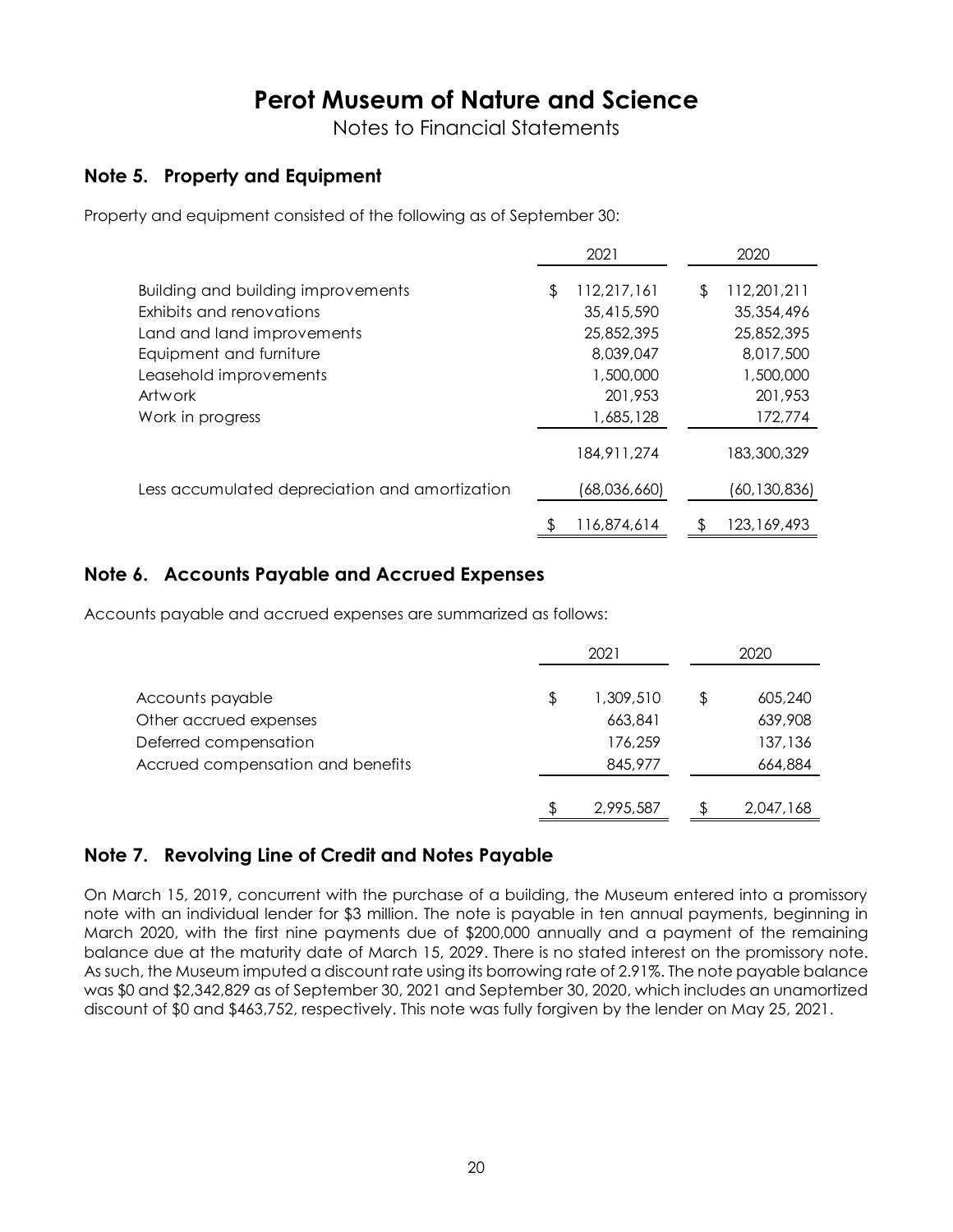Notes to Financial Statements

On March 9, 2020, the Museum, as obligor, entered into a promissory note evidence an unsecured loan in the approximate amount of \$1,388,000 under the Paycheck Protection Program (PPP) pursuant to the CARES Act that was signed into law in March 2020. The note matures two years after the date of the loan disbursement and bears interest at a fixed annual rate of 1.00%, with the first six months of principal and interest deferred. Under the terms of the CARES Act, as amended by the Paycheck Protection Program Flexibility Act of 2020 (Flexibility Act), and the PPP, the Museum can apply for and be granted forgiveness for all or a portion of the loan issued under the PPP and the loan is expected to be forgiven to the extent the proceeds are used in accordance with the PPP to cover payroll, mortgage interest, rent, and utility cost incurred by the Museum over the 8-week period following the loan disbursement date. On January 26, 2021 the Museum's application for forgiveness of the PPP loan was accepted by the Small Business Association and the note was fully forgiven.

Additionally, on March 26, 2021 the Museum entered into a second promissory note under the PPP with the same terms as the first note in the amount of \$1,949,797. The note is outstanding at September 30, 2021 and is included within notes payable.

On September 14, 2021, the Museum entered into a revolving line of credit with borrowing limit of \$10,000,000, with an unpaid balance due, if any, September 14, 2024. The line of credit has a variable interest rate of LIBOR rate plus 1.25% (1.375% at September 30, 2021). The Museum had a balance of \$0 outstanding under the revolving line of credit at September 30, 2021. Interest expense for the line of credit for the year ended September 30, 2021 was \$0.

### **Note 8. Defined Contribution Plan**

The Museum has established a 401(k) Plan for the benefit of all its employees. Employees are eligible to participate on the first day of the month subsequent to their hire. Each eligible employee may contribute to the plan. The Museum may, at the Board's discretion, match contributions based upon the employee's contribution to the plan. The Museum recognized an expense of approximately \$204,000 and \$208,000 in 2021 and 2020, respectively, representing its matching contribution, and is included within salaries and benefits expenses on the statement of activities.

### **Note 9. Net Assets**

Net assets without donor restrictions included certain amounts that were designated by the Museum's board to be spent for the following purposes at September 30:

|                                                          |    | 2021                                                | 2020                                                                 |  |  |
|----------------------------------------------------------|----|-----------------------------------------------------|----------------------------------------------------------------------|--|--|
| Endowment<br>Building<br>Exhibits<br>Technology<br>Other | \$ | 19,588,682<br>1,288,768<br>4, 104, 503<br>1,135,840 | \$<br>15,735,490<br>1,301,336<br>4, 104, 503<br>1,135,840<br>128,334 |  |  |
|                                                          | S  | 26, 117, 793                                        | 22,405,503                                                           |  |  |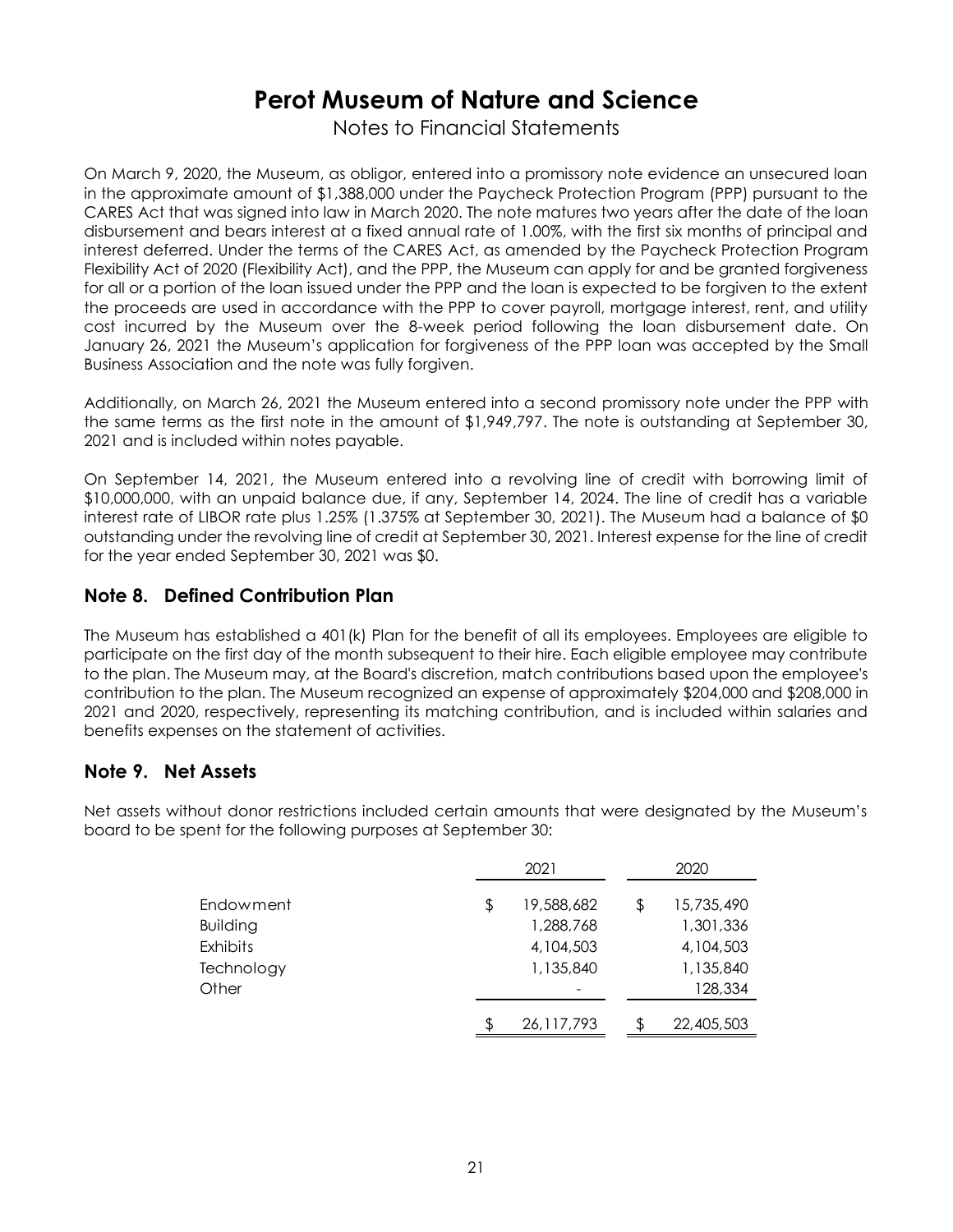Notes to Financial Statements

Net assets with donor restrictions are restricted for the following purposes at September 30:

|                             | 2021             |    | 2020       |  |  |
|-----------------------------|------------------|----|------------|--|--|
| Campaign for Excellence     | \$<br>2,852,894  | \$ | 3,195,434  |  |  |
| Bio-Lab                     | 50,000           |    | 16,667     |  |  |
| Education programs          | 3,100,431        |    | 3,424,628  |  |  |
| Scientific research         |                  |    | 9.991      |  |  |
| Exhibits                    |                  |    | 80,800     |  |  |
| Collections                 |                  |    | 465,266    |  |  |
| Fundraising development     | 1,936,845        |    | 354,842    |  |  |
| Endowment investment income | 3,357,119        |    | 1,891,280  |  |  |
| Restricted in perpetuity    | 7,500,000        |    | 7,500,000  |  |  |
|                             | \$<br>18,797,289 |    | 16,938,908 |  |  |

Net assets were released from restrictions by incurring expenses to satisfy the following purpose restrictions or by the passage of time during the years ended September 30:

|                                        | 2021 |           | 2020            |
|----------------------------------------|------|-----------|-----------------|
| Campaign for Excellence                | \$   | 364,293   | \$<br>4,264,126 |
| Bio-Lab                                |      | 84,417    | 55,533          |
| Education programs                     |      | 1,845,197 | 855,081         |
| Scientific research                    |      | 9,991     | 98,124          |
| Exhibits                               |      | 80,400    | 1,599,839       |
| Collections                            |      | 465,266   | 146.667         |
| Fundraising development                |      | 566,940   | 1,298,437       |
| Contributed rent                       |      |           | 431,325         |
| <b>Shuttered Venue Operators Grant</b> |      | 3,130,202 |                 |
| Endowment investment income            |      | 225,000   | 252,497         |
|                                        | \$   | 6,771,706 | \$<br>9.001.629 |

### **Note 10. Endowment**

#### **Interpretation of Relevant Law**

The Museum follows FASB ASC 958-205, Endowments of Not-for-Profit Organizations: Net Asset Classification of Funds Subject to an Enacted Version of the Uniform Prudent Management of Institutional Funds Act (UPMIFA), and Enhanced Disclosures for All Endowment Funds, which provides guidance on the net asset classification of donor restricted endowment funds for a not-for-profit organization that is subject to an enacted version of the 2006 UPMIFA. The Museum, relying on information and advice from legal counsel and appointed officers, has interpreted UPMIFA to require the preservation of the historic dollar value of the donor restricted endowment fund pool, absent explicit donor direction to the contrary.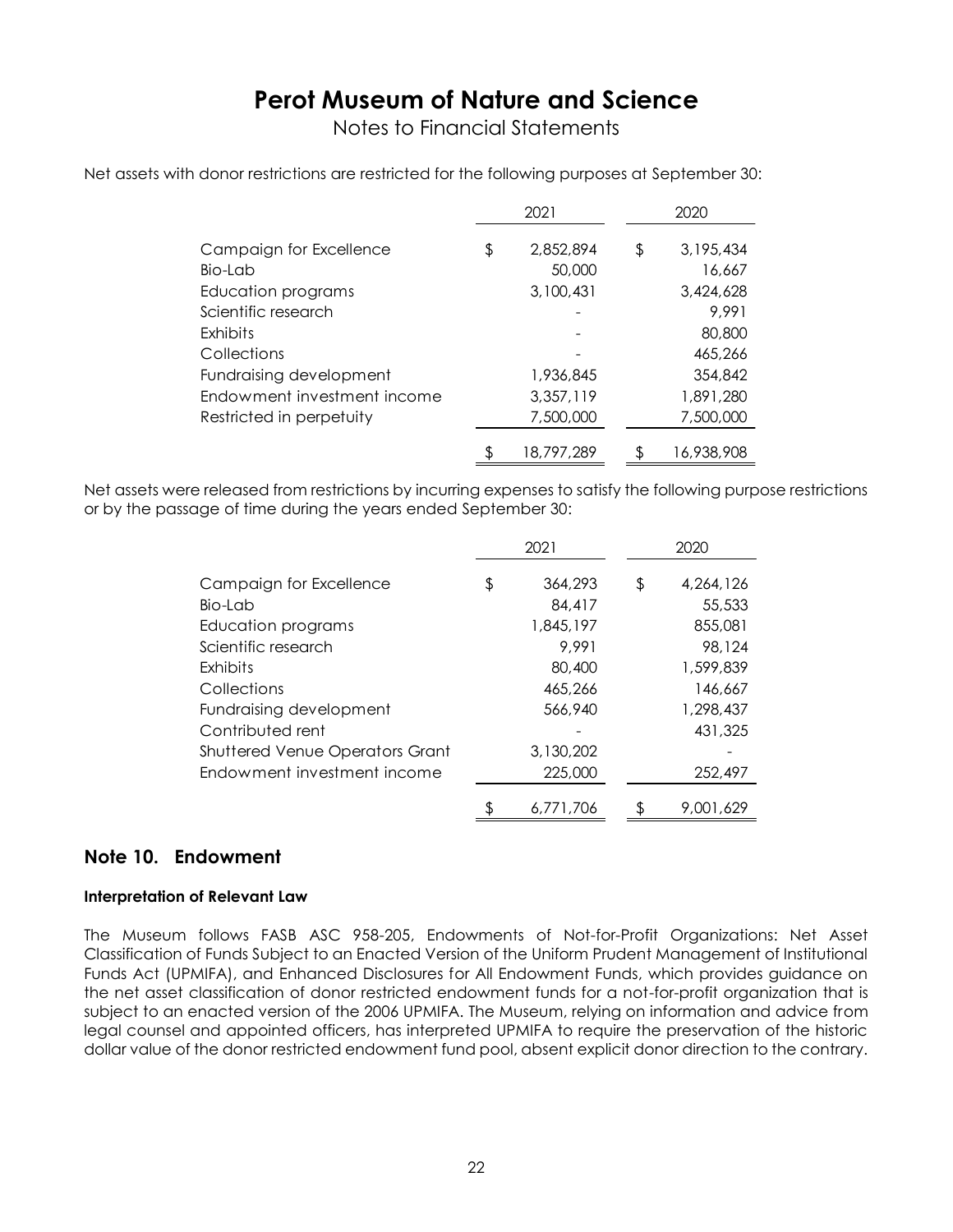### Notes to Financial Statements

The Museum's endowment consists of numerous accounts established for a variety of purposes including both donor-restricted endowment funds and funds designated by the Board of Directors to function as endowments (quasi endowment). Board designated quasi-endowment funds are resources that the Board of Directors, rather than an external donor, has determined are to be retained and managed like an endowment. Corpus, income and unrealized gains (and losses) of these funds may be utilized at the discretion of the Board of Directors and are therefore classified within the net assets without donor restrictions category.

#### *Net Assets with Donor Restrictions – held in perpetuity*

Net assets with donor restrictions include the original historic dollar value of donor-restricted endowment assets, including any subsequent gifts and any required accumulations to be made in accordance with the donor gift instrument (mandatory capitalization) that are restricted in perpetuity.

#### *Net Assets with Donor Restrictions – time and purpose*

Net assets with donor restrictions also include unrealized gains and losses, realized gains and losses, and any accumulations made on donor-restricted endowment assets. These amounts are subject to the discretionary capitalization policy and will be considered restricted until those amounts are appropriated for expenditure in accordance with the standard of care required by UPMIFA.

#### *Net Assets without Donor Restrictions*

Income from external endowment assets to be used to support current operations is classified as net assets without donor restrictions.

|                                                                      | 2021                          |                               |    |                            |    |                          |  |  |  |
|----------------------------------------------------------------------|-------------------------------|-------------------------------|----|----------------------------|----|--------------------------|--|--|--|
|                                                                      | Without donor<br>restrictions |                               |    | With donor<br>restrictions |    | Total                    |  |  |  |
| Board designated endowment funds<br>Donor restricted endowment funds | \$                            | 19,588,682                    | \$ | 10,857,119                 | \$ | 19,588,682<br>10,857,119 |  |  |  |
| Total endowed net assets                                             |                               | 19,588,682                    | \$ | 10,857,119                 |    | 30,445,801               |  |  |  |
|                                                                      |                               |                               |    | 2020                       |    |                          |  |  |  |
|                                                                      |                               | Without donor<br>restrictions |    | With donor<br>restrictions |    | Total                    |  |  |  |
| Board designated endowment funds<br>Donor restricted endowment funds | \$                            | 15,735,490                    | \$ | 9,391,281                  | \$ | 15,735,490<br>9,391,281  |  |  |  |
| Total endowed net assets                                             | \$                            | 15,735,490                    | \$ | 9,391,281                  | \$ | 25, 126, 771             |  |  |  |

Endowment net assets consist of the following at September 30: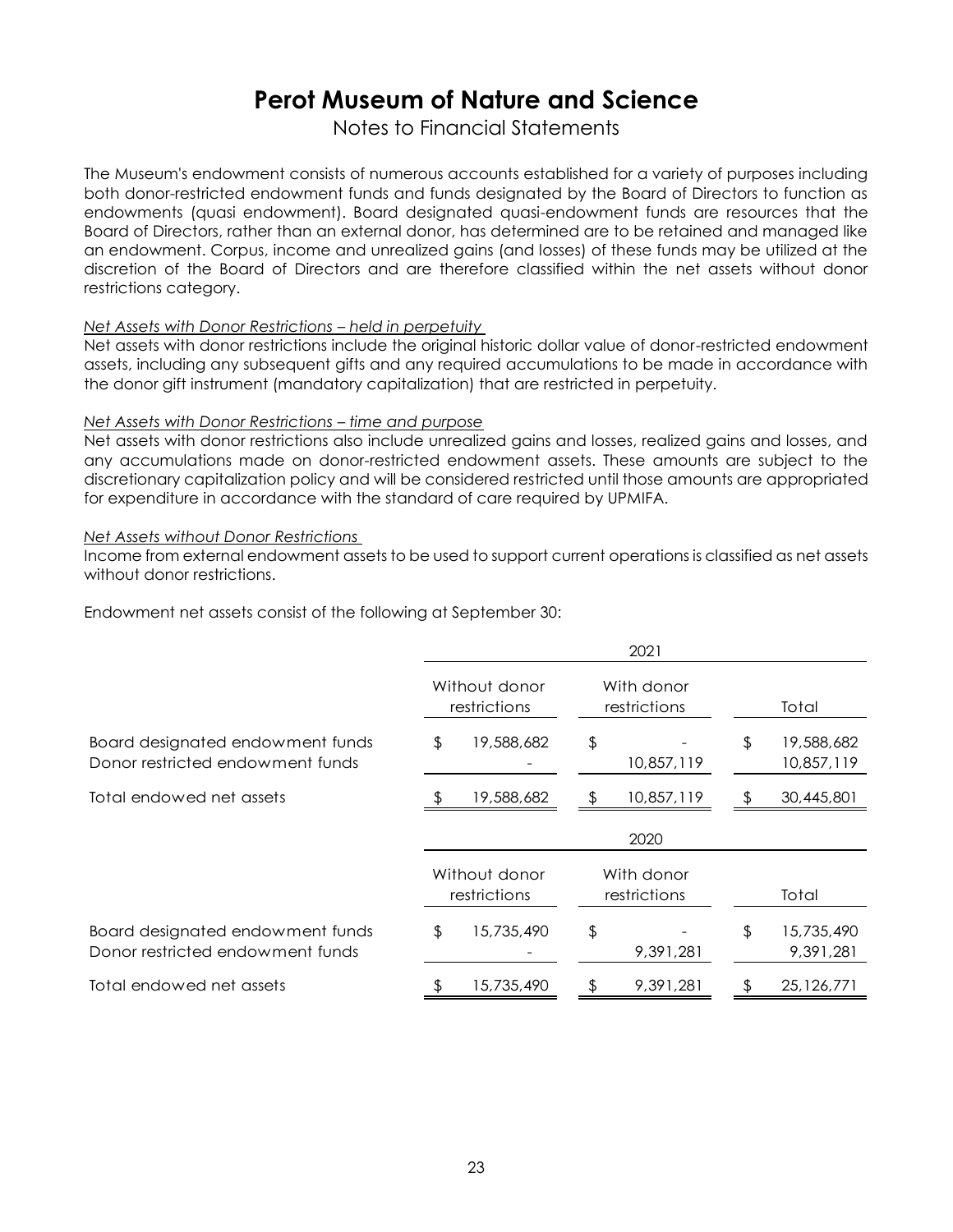Notes to Financial Statements

Changes in the endowment for the years ended September 30, 2021 and 2020 were as follows:

|                                                                                              | Without donor<br>restrictions |                                                | With donor<br>restrictions |                                              | Total                                                 |
|----------------------------------------------------------------------------------------------|-------------------------------|------------------------------------------------|----------------------------|----------------------------------------------|-------------------------------------------------------|
| Endowment, October 1, 2019<br>Investment income<br>Unrealized gains<br>Change in restriction | \$                            | 15,036,377<br>80,076<br>1,061,346<br>(442,309) | \$                         | 9,050,298<br>36,603<br>556,876<br>(252, 497) | \$<br>24,086,675<br>116,679<br>1,618,222<br>(694,806) |
| Endowment, September 30, 2020                                                                |                               | 15,735,490                                     |                            | 9,391,280                                    | 25, 126, 770                                          |
| Investment income<br>Unrealized gains<br>Change in restriction                               |                               | 84,490<br>4,359,798<br>(591,096)               |                            | 31,899<br>1,658,940<br>(225,000)             | 116,389<br>6,018,738<br>(816,096)                     |
| Endowment, September 30, 2021                                                                | S                             | 19,588,682                                     | \$                         | 10.857,119                                   | \$<br>30,445,801                                      |

From time to time, the fair value of assets associated with individual donor-restricted endowment accounts may fall below the level that the donor or UPMIFA requires the Museum to retain for perpetuity. A deficiency of this nature would be reported in net assets without donor restrictions. No individual donorrestricted endowment accounts fell below this threshold, and donor-restricted endowment funds contained no deficiency for the years ending September 30, 2021 and 2020.

#### *Return Objectives and Risk Parameters*

The Museum has adopted investment and spending policies that attempt to provide a predictable stream of funding to programs and scholarships supported by endowment while seeking to maintain the real purchasing power of the endowment. Endowment assets are invested to yield a level of return to meet the objectives of the fund while adhering to a prudent level of risk.

#### *Strategies Employed for Achieving Objectives*

The Museum investment objective is to earn inflation-offsetting returns that preserve the real value of the assets and where possible earn enhanced returns to achieve the spending objectives of the operations supported by the endowments. The endowment assets are invested in a diversified investment portfolio designed to achieve a balance of income and growth objectives within prudent risk constraints.

#### *Spending Policy and How Investment Objectives Relate to Spending Policy*

In accordance with UPMIFA, the Museum considers the following factors in making a determination to appropriate or accumulate donor-restricted endowment funds:

- 1. The duration and preservation of the fund;
- 2. The purposes of the donor-restricted endowment fund;
- 3. General economic conditions;
- 4. The possible effect of inflation and deflation;
- 5. The expected total return from income and the appreciation of investments;
- 6. Other resources of the Museum; and
- 7. The investment policies of the Museum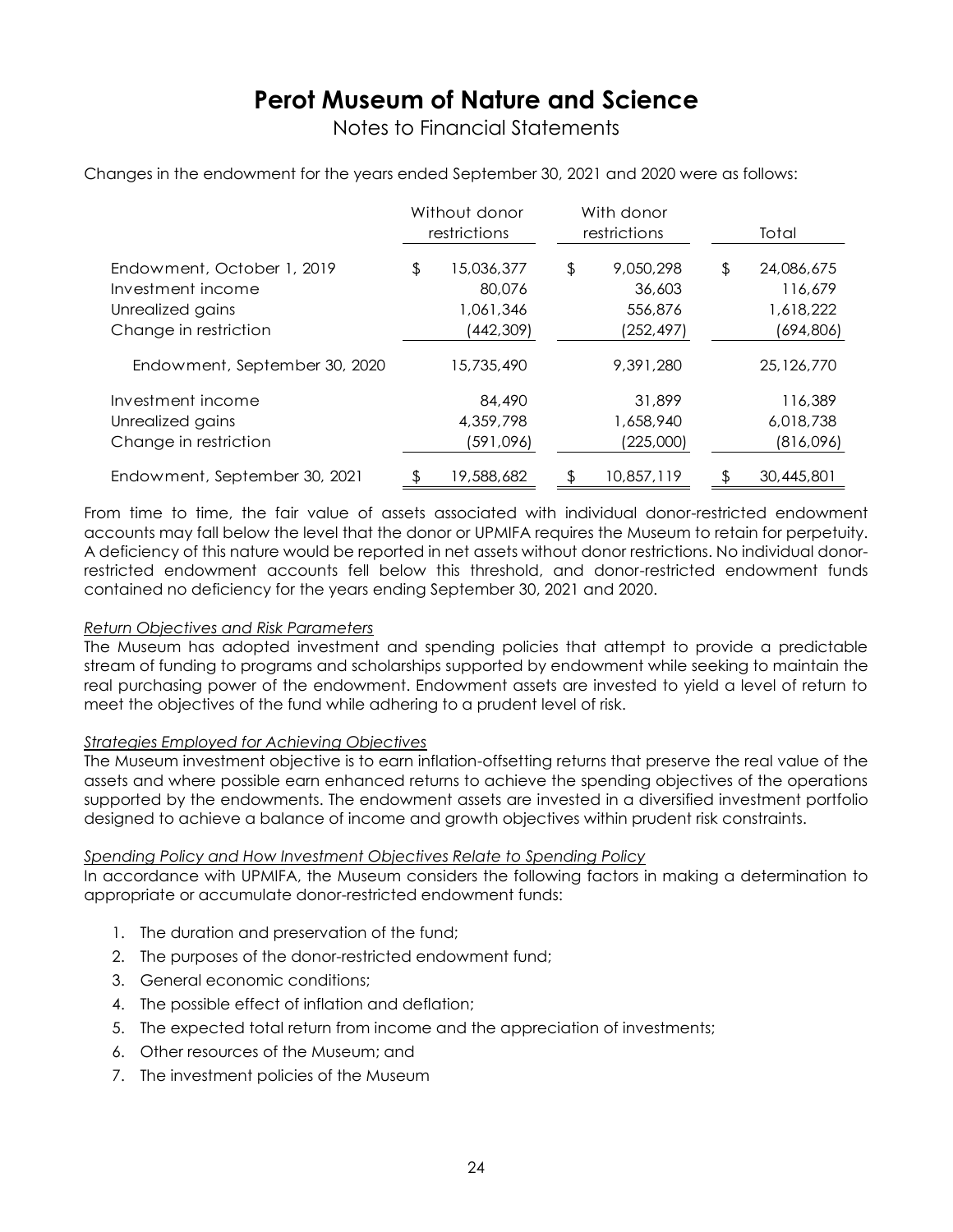Notes to Financial Statements

After maintaining the real value of the permanent endowment funds, any remainder of total return is available for appropriation. The Museum appropriates investment earnings, as considered prudent, to meet the Museum's long term and short term needs, present and anticipated financial requirements, and expected total return on its investments, price level trends, and general economic conditions.

### **Note 11. Commitments and Contingencies**

Total lease expense was approximately \$794,714 in 2021 and \$899,661in 2020.

The Museum entered into a 20 year lease of a parking lot beginning in January 2012 with the City of Dallas. The lease calls for minimum annual payments of \$388,500. The agreement also calls for additional rent based upon collections, as defined in the agreement. The agreement also allows for two 10-year lease extensions. The lease is being expensed in the Museum's financial statements in level amounts over the lease terms.

Scheduled minimum payments under leases is as follows at September 30, 2021:

| Year Ending         |               |
|---------------------|---------------|
| September 30,       |               |
| 2022                | \$<br>392,000 |
| 2023                | 388,500       |
| 2024                | 388,500       |
| 2025                | 388,500       |
| 2026                | 388,500       |
| 2026 and thereafter | 2,039,625     |
|                     | 3,985,625     |

### **Note 12. Concentrations**

At September 30, 2021, the Museum had outstanding pledges due from two donors that accounted for approximately 66% of contributions receivable. At September 30, 2020, the Museum had outstanding pledges due from three donors that accounted for approximately 68% of contributions receivable.